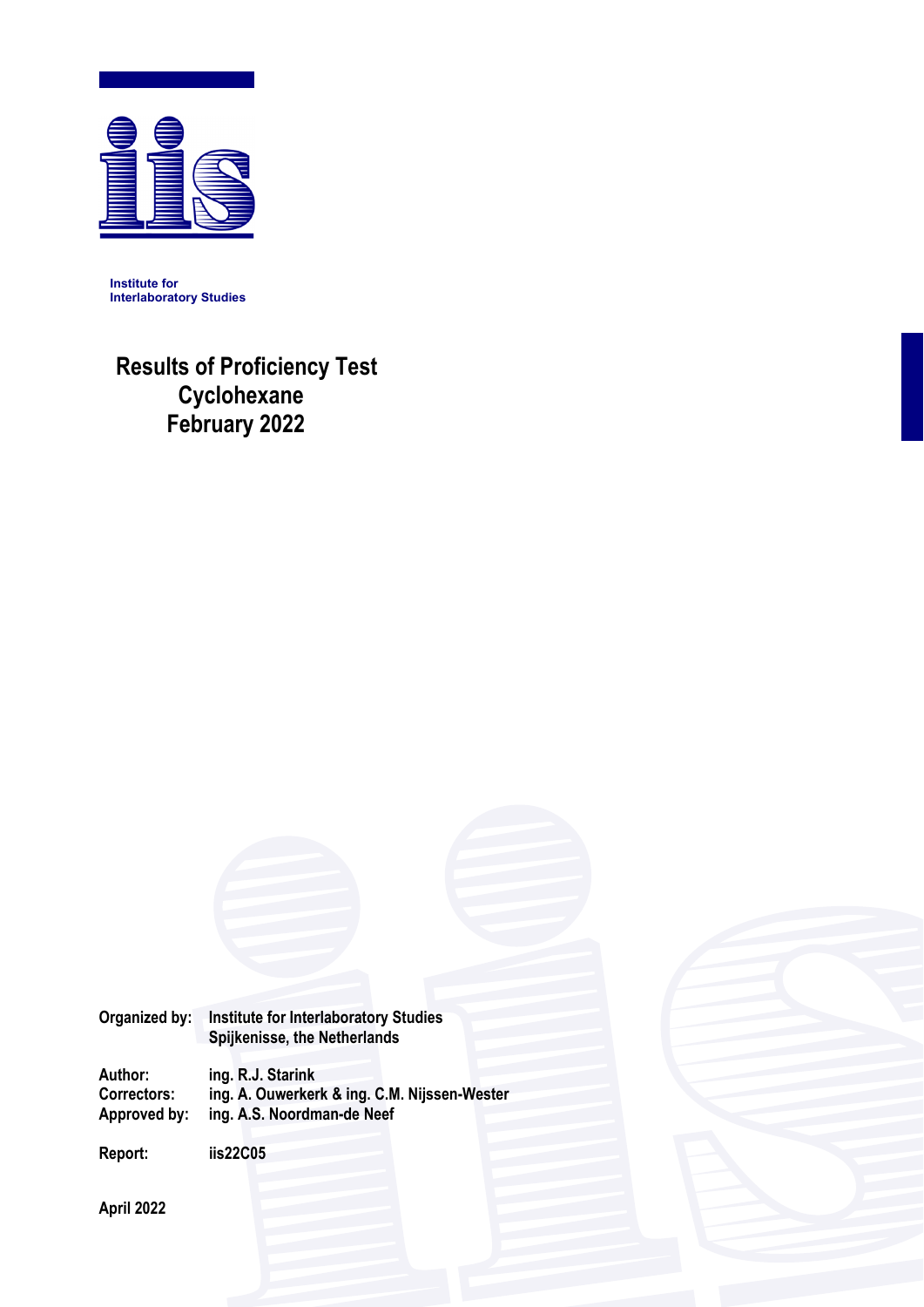#### **CONTENTS**

| $\mathbf{1}$   |                                                                           |  |
|----------------|---------------------------------------------------------------------------|--|
| 2              |                                                                           |  |
| 2.1            |                                                                           |  |
| 2.2            |                                                                           |  |
| 2.3            |                                                                           |  |
| 2.4            |                                                                           |  |
| 2.5            |                                                                           |  |
| 2.6            |                                                                           |  |
| 3              |                                                                           |  |
| 3.1            |                                                                           |  |
| 3.2            |                                                                           |  |
| 3.3            |                                                                           |  |
| $\overline{4}$ |                                                                           |  |
| 4.1            |                                                                           |  |
| 4.2            |                                                                           |  |
| 4.3            | COMPARISON OF THE PROFICIENCY TEST OF FEBRUARY 2022 WITH PREVIOUS PTS  10 |  |

## Appendices: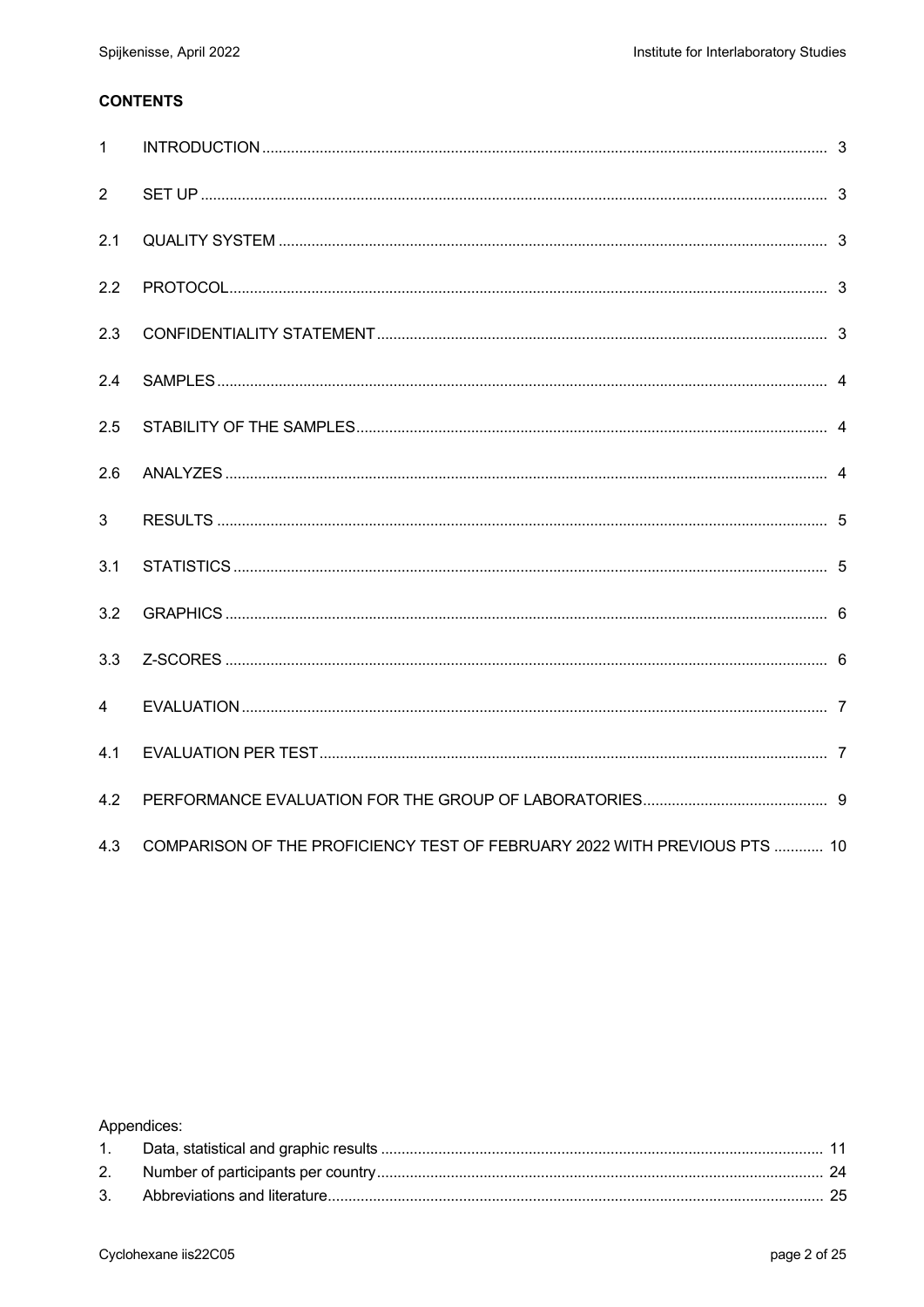#### **1 INTRODUCTION**

Since 2018 the Institute for Interlaboratory Studies (iis) organizes a proficiency scheme for the analysis of Cyclohexane every year. During the annual proficiency testing program 2021/2022 it was decided to continue the round robin for the analysis of Cyclohexane.

In this interlaboratory study 13 laboratories in 8 different countries registered for participation. See appendix 2 for the number of participants per country. In this report the results of the Cyclohexane proficiency test are presented and discussed. This report is also electronically available through the iis website www.iisnl.com.

### **2 SET UP**

The Institute for Interlaboratory Studies (iis) in Spijkenisse, the Netherlands, was the organizer of this proficiency test (PT). Sample analyzes for fit-for-use and homogeneity testing were subcontracted to an ISO/IEC17025 accredited laboratory. It was decided to send one sample of Cyclohexane in a 1 liter bottle labelled #22022. The participants were requested to report rounded and unrounded test results. The unrounded test results were preferably used for the statistical evaluation.

### **2.1 QUALITY SYSTEM**

The Institute for Interlaboratory Studies in Spijkenisse, the Netherlands, has implemented a quality system based on ISO/IEC17043:2010. This ensures strict adherence to protocols for sample preparation and statistical evaluation and 100% confidentiality of participant's data. Feedback from the participants on the reported data is encouraged and customer's satisfaction is measured on a regular basis by sending out questionnaires.

### **2.2 PROTOCOL**

The protocol followed in the organization of this proficiency test was the one as described for proficiency testing in the report 'iis Interlaboratory Studies: Protocol for the Organisation, Statistics and Evaluation' of June 2018 (iis-protocol, version 3.5). This protocol is electronically available through the iis website www.iisnl.com, from the FAQ page.

#### **2.3 CONFIDENTIALITY STATEMENT**

All data presented in this report must be regarded as confidential and for use by the participating companies only. Disclosure of the information in this report is only allowed by means of the entire report. Use of the contents of this report for third parties is only allowed by written permission of the Institute for Interlaboratory Studies. Disclosure of the identity of one or more of the participating companies will be done only after receipt of a written agreement of the companies involved.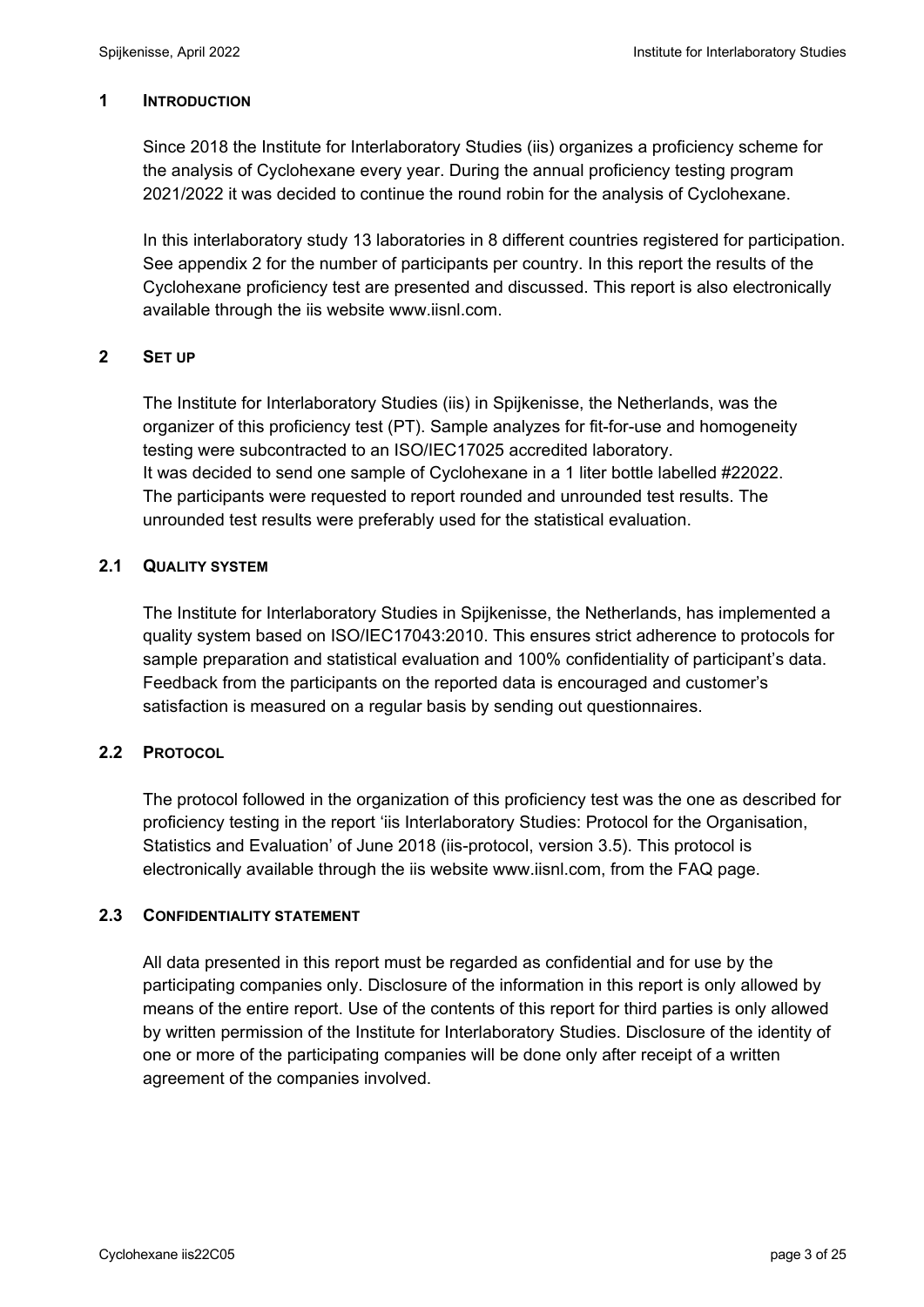### **2.4 SAMPLES**

A batch of approximately 20 liters of Cyclohexane was obtained from a local supplier. After homogenization 21 amber glass bottles of 1L were filled and labelled #22022. The homogeneity of the subsamples was checked by determination of Density at 20˚C in accordance with ASTM D4052 on 4 stratified randomly selected subsamples.

|                 | Density at 20°C<br>in kg/L |
|-----------------|----------------------------|
| sample #22022-1 | 0.77852                    |
| sample #22022-2 | 0.77853                    |
| sample #22022-3 | 0.77852                    |
| sample #22022-4 | 0.77852                    |

Table 1: homogeneity test results of subsamples #22022

From the above test results the repeatability was calculated and compared with 0.3 times the reproducibility of the reference test method in agreement with the procedure of ISO13528, Annex B2 in the next table.

|                                 | Density at 20°C<br>in kg/L |
|---------------------------------|----------------------------|
| r (observed)                    | 0.00001                    |
| reference test method           | ISO12185:96                |
| 0.3 x R (reference test method) | 0.00015                    |

Table 2: evaluation of the repeatability of subsamples #22022

The calculated repeatability is in agreement with 0.3 times the reproducibility of the reference test method. Therefore, homogeneity of the subsamples was assumed.

To each of the participating laboratories one sample Cyclohexane labelled #22022 was sent on February 2, 2022. An SDS was added to the sample package.

### **2.5 STABILITY OF THE SAMPLES**

The stability of Cyclohexane packed in amber glass bottles was checked. The material was found sufficiently stable for the period of the proficiency test.

### **2.6 ANALYZES**

The participants were requested to determine: Acid Wash Color, Appearance, Color Pt/Co, Density at 20°C, Distillation (IBP, 50% recovered, DP and range), Freezing Point, Purity, Benzene, n-Hexane, Methylcyclohexane, Methylcyclopentane, Refractive Index at 20°C and Sulfur.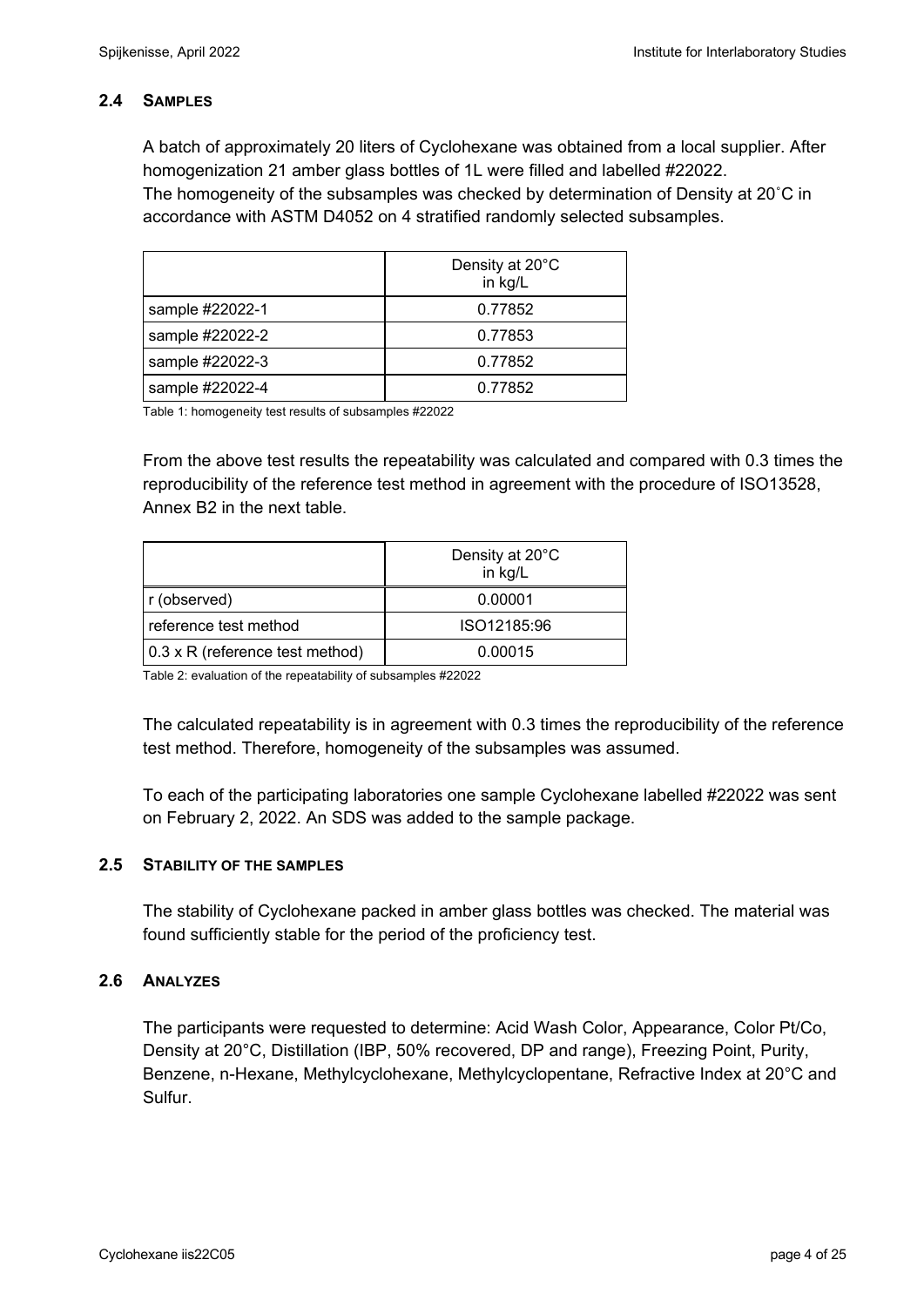It was explicitly requested to treat the sample as if it was a routine sample and to report the test results using the indicated units on the report form and not to round the test results, but report as much significant figures as possible. It was also requested not to report 'less than' test results, which are above the detection limit, because such test results cannot be used for meaningful statistical evaluations.

To get comparable test results, a detailed report form and a letter of instructions are prepared. On the report form the reporting units are given as well as the reference test methods (when applicable) that will be used during the evaluation. The detailed report form and the letter of instructions are both made available on the data entry portal www.kpmd.co.uk/sgs-iis/. The participating laboratories are also requested to confirm the sample receipt on this data entry portal. The letter of instructions can also be downloaded from the iis website www.iisnl.com.

#### **3 RESULTS**

During five weeks after sample dispatch, the test results of the individual laboratories were gathered via the data entry portal www.kpmd.co.uk/sgs-iis/. The reported test results are tabulated per determination in appendix 1 of this report. The laboratories are presented by their code numbers.

Directly after the deadline, a reminder was sent to those laboratories that had not reported test results at that moment. Shortly after the deadline, the available test results were screened for suspect data. A test result was called suspect in case the Huber Elimination Rule (a robust outlier test) found it to be an outlier. The laboratories that produced these suspect data were asked to check the reported test results (no reanalysis). Additional or corrected test results are used for data analysis and the original test results are placed under 'Remarks' in the result tables in appendix 1. Test results that came in after the deadline were not taken into account in this screening for suspect data and thus these participants were not requested for checks.

### **3.1 STATISTICS**

The protocol followed in the organization of this proficiency test was the one as described for proficiency testing in the report 'iis Interlaboratory Studies: Protocol for the Organisation, Statistics and Evaluation' of June 2018 (iis-protocol, version 3.5).

For the statistical evaluation the *unrounded* (when available) figures were used instead of the rounded test results. Test results reported as '<…' or '>…' were not used in the statistical evaluation.

First, the normality of the distribution of the various data sets per determination was checked by means of the Lilliefors-test, a variant of the Kolmogorov-Smirnov test and by the calculation of skewness and kurtosis. Evaluation of the three normality indicators in combination with the visual evaluation of the graphic Kernel density plot, lead to judgement of the normality being either 'unknown', 'OK', 'suspect' or 'not OK'. After removal of outliers, this check was repeated. If a data set does not have a normal distribution, the (results of the) statistical evaluation should be used with due care.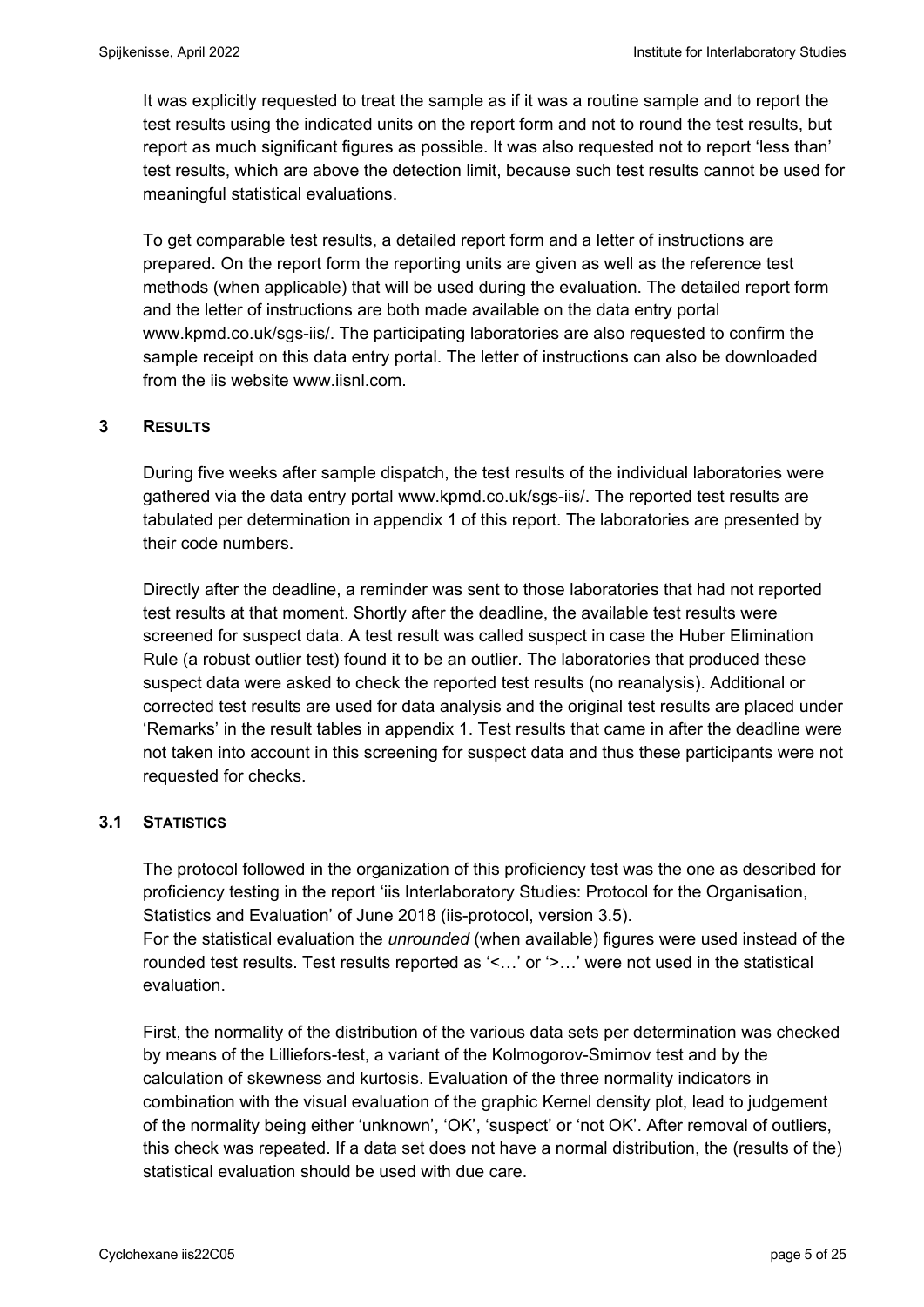The assigned value is determined by consensus based on the test results of the group of participants after rejection of the statistical outliers and/or suspect data.

According to ISO13528 all (original received or corrected) results per determination were submitted to outlier tests. In the iis procedure for proficiency tests, outliers are detected prior to calculation of the mean, standard deviation and reproducibility. For small data sets, Dixon (up to 20 test results) or Grubbs (up to 40 test results) outlier tests can be used. For larger data sets (above 20 test results) Rosner's outlier test can be used. Outliers are marked by  $D(0.01)$  for the Dixon's test, by  $G(0.01)$  or  $DG(0.01)$  for the Grubbs' test and by  $R(0.01)$  for the Rosner's test. Stragglers are marked by D(0.05) for the Dixon's test, by G(0.05) or DG(0.05) for the Grubbs' test and by R(0.05) for the Rosner's test. Both outliers and stragglers were not included in the calculations of averages and standard deviations.

For each assigned value the uncertainty was determined in accordance with ISO13528. Subsequently the calculated uncertainty was evaluated against the respective requirement based on the target reproducibility in accordance with ISO13528. In this PT, the criterion of ISO13528, paragraph 9.2.1. was met for all evaluated tests, therefore, the uncertainty of all assigned values may be negligible and need not be included in the PT report.

Finally, the reproducibilities were calculated from the standard deviations by multiplying them with a factor of 2.8.

## **3.2 GRAPHICS**

In order to visualize the data against the reproducibilities from literature, Gauss plots were made, using the sorted data for one determination (see appendix 1). On the Y-axis the reported test results are plotted. The corresponding laboratory numbers are on the X-axis. The straight horizontal line presents the consensus value (a trimmed mean). The four striped lines, parallel to the consensus value line, are the +3s, +2s, -2s and -3s target reproducibility limits of the selected reference test method. Outliers and other data, which were excluded from the calculations, are represented as a cross. Accepted data are represented as a triangle.

Furthermore, Kernel Density Graphs were made. This is a method for producing a smooth density approximation to a set of data that avoids some problems associated with histograms. Also, a normal Gauss curve (dotted line) was projected over the Kernel Density Graph (smooth line) for reference. The Gauss curve is calculated from the consensus value and the corresponding standard deviation.

### **3.3 Z-SCORES**

To evaluate the performance of the participating laboratories the z-scores were calculated. As it was decided to evaluate the performance of the participants in this proficiency test (PT) against the literature requirements, (derived from e.g. ISO or ASTM test methods), the z-scores were calculated using a target standard deviation. This results in an evaluation independent of the variation of this interlaboratory study.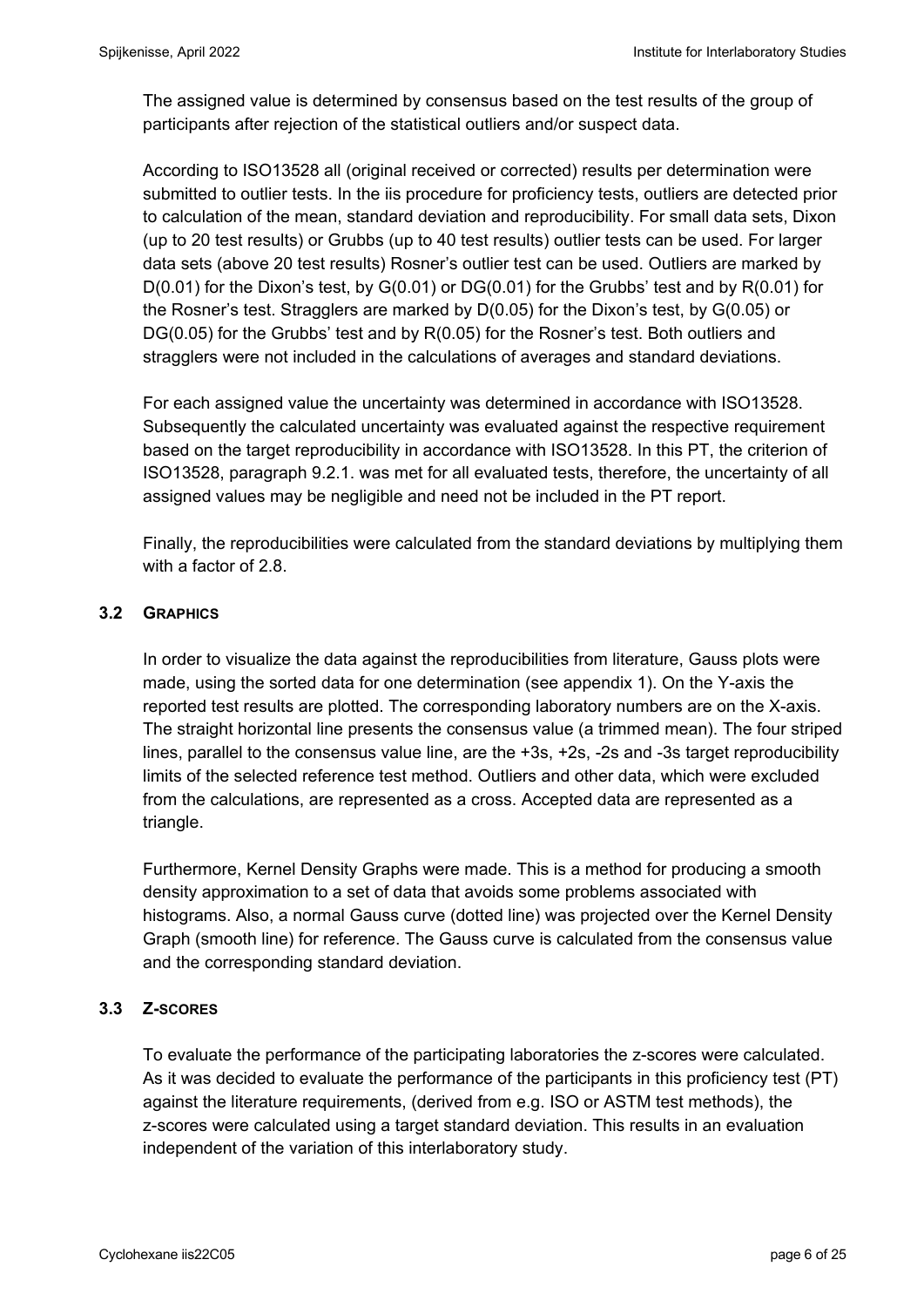The target standard deviation was calculated from the literature reproducibility by division with 2.8. In case no literature reproducibility was available, other target values were used, like Horwitz or an estimated reproducibility based on former iis proficiency tests.

When a laboratory did use a test method with a reproducibility that is significantly different from the reproducibility of the reference test method used in this report, it is strongly advised to recalculate the z-score, while using the reproducibility of the actual test method used, this in order to evaluate whether the reported test result is fit-for-use.

The z-scores were calculated according to:

```
Z_{\text{target}} = (test result - average of PT) / target standard deviation
```
The  $z_{\text{(target)}}$  scores are listed in the test result tables in appendix 1.

Absolute values for z<2 are very common and absolute values for z>3 are very rare. The usual interpretation of z-scores is as follows:

|        | $ z  < 1$ good             |
|--------|----------------------------|
|        | $1 <  z  < 2$ satisfactory |
|        | $2 <  z  < 3$ questionable |
| 3 <  z | unsatisfactory             |

#### **4 EVALUATION**

Some problems were encountered with the dispatch of the samples due to COVID-19 pandemic. Therefore, the reporting time on the data entry portal was extended with another two weeks. One participant reported the test results after the extended reporting date. Three other participants did not report any test results at all. Not all participants were able to report all tests requested.

In total 10 participants reported 104 numerical test results. Observed were 4 outlying test results, which is 3.8%. In proficiency tests outlier percentages of 3% - 7.5% are quite normal.

Not all data sets proved to have a normal Gaussian distribution. These are referred to as "not OK" or "suspect". The statistical evaluation of these data sets should be used with due care, see also paragraph 3.1.

### **4.1 EVALUATION PER TEST**

In this section the reported test results are discussed per test. The test methods, which were used by the various laboratories, were taken into account for explaining the observed differences when possible and applicable. These test methods are also in the tables together with the original reported test results in appendix 1. The abbreviations, used in these tables, are explained in appendix 3.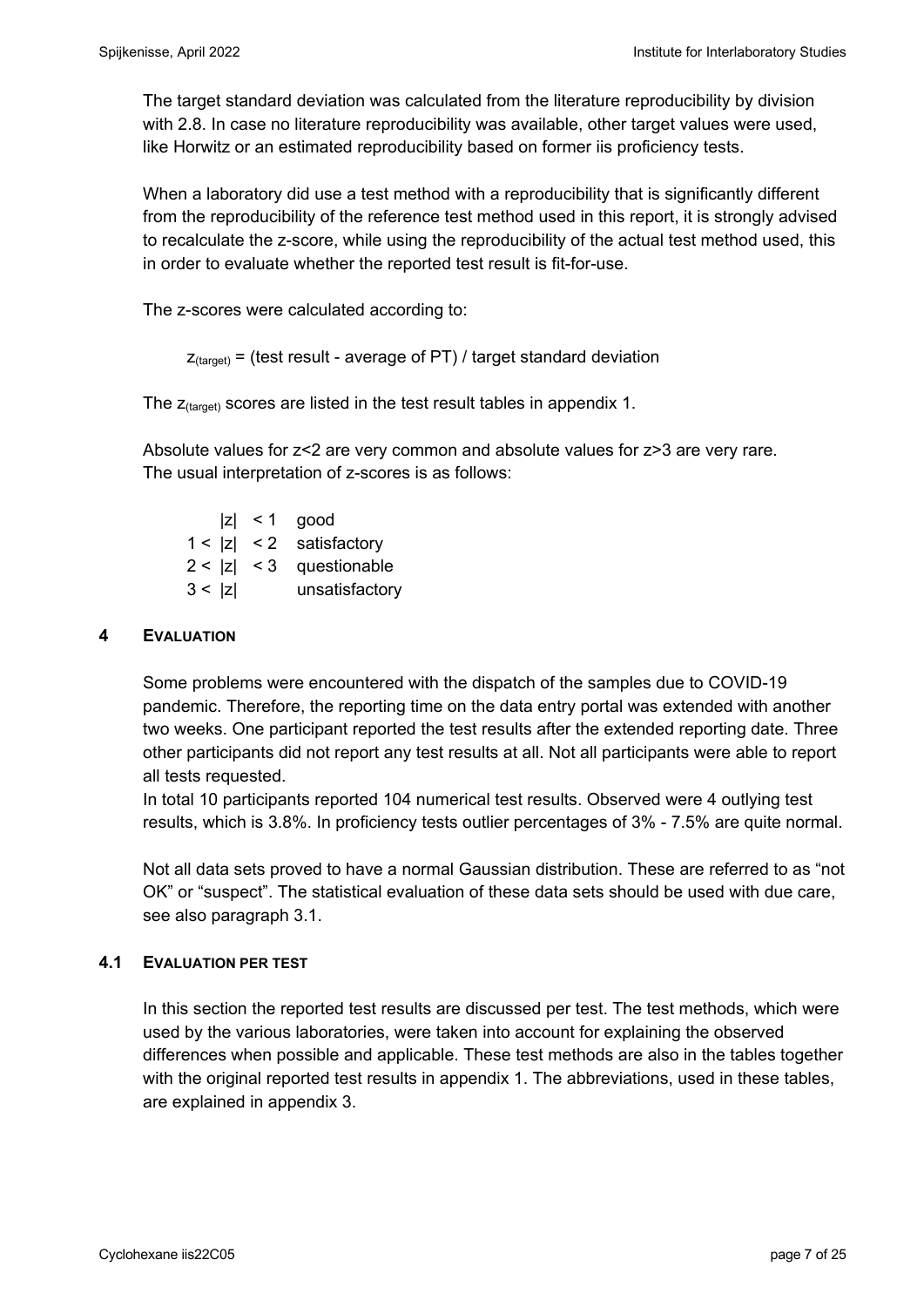In the iis PT reports ASTM test methods are referred to with a number (e.g. D7266) and an added designation for the year that the test method was adopted or revised (e.g. D7266:13e1). If applicable, a designation in parentheses is added to designate the year of reapproval (e.g. D7266:13e1(2018)). In the test result tables of appendix 1 only the method number (sub) and year of adoption or revision (e.g. D7266:13e1) will be used.

- Acid Wash Color: This determination was not problematic. No statistical outliers were observed. The calculated reproducibility is in agreement with the requirements of ASTM D848:18.
- Appearance: This determination was not problematic. All participants agreed on the appearance which was bright and clear (Pass).
- Color Pt/Co: This determination was not problematic. No statistical outliers were observed. The calculated reproducibility is in agreement with the requirements of ASTM D5386:16 or ASTM D1209:05(2019).
- Density at 20<sup>°</sup>C: This determination was not problematic. No statistical outliers were observed. The calculated reproducibility is in agreement with the requirements of ISO12185:96.
- Distillation: This determination was not problematic. No statistical outliers were observed. The calculated reproducibility for Initial Boiling Point is in agreement with the requirements of ASTM D850:21 for automated, but not in agreement with the requirements of ASTM D850:21 for manual mode. The calculated reproducibilities for 50% recovered and Dry Point are in agreement with the respective requirements for automated and manual mode.
- Freezing Point: Only four participants reported a test result. Therefore, no z-scores were calculated.
- Purity: This determination was not problematic. No statistical outliers were observed. The calculated reproducibility is in full agreement with the requirements of ASTM D7266:13e1(2018).
- Benzene: This determination was not problematic. No statistical outliers were observed. The calculated reproducibility is in good agreement with the requirements of ASTM D7266:13e1(2018).
- n-Hexane: This determination was very problematic. One statistical outlier was observed. The calculated reproducibility after rejection of the statistical outlier is not at all in agreement with the strict requirements of ASTM D7266:13e1(2018). The calculated reproducibility is in agreement with the estimated reproducibility calculated with the Horwitz equation.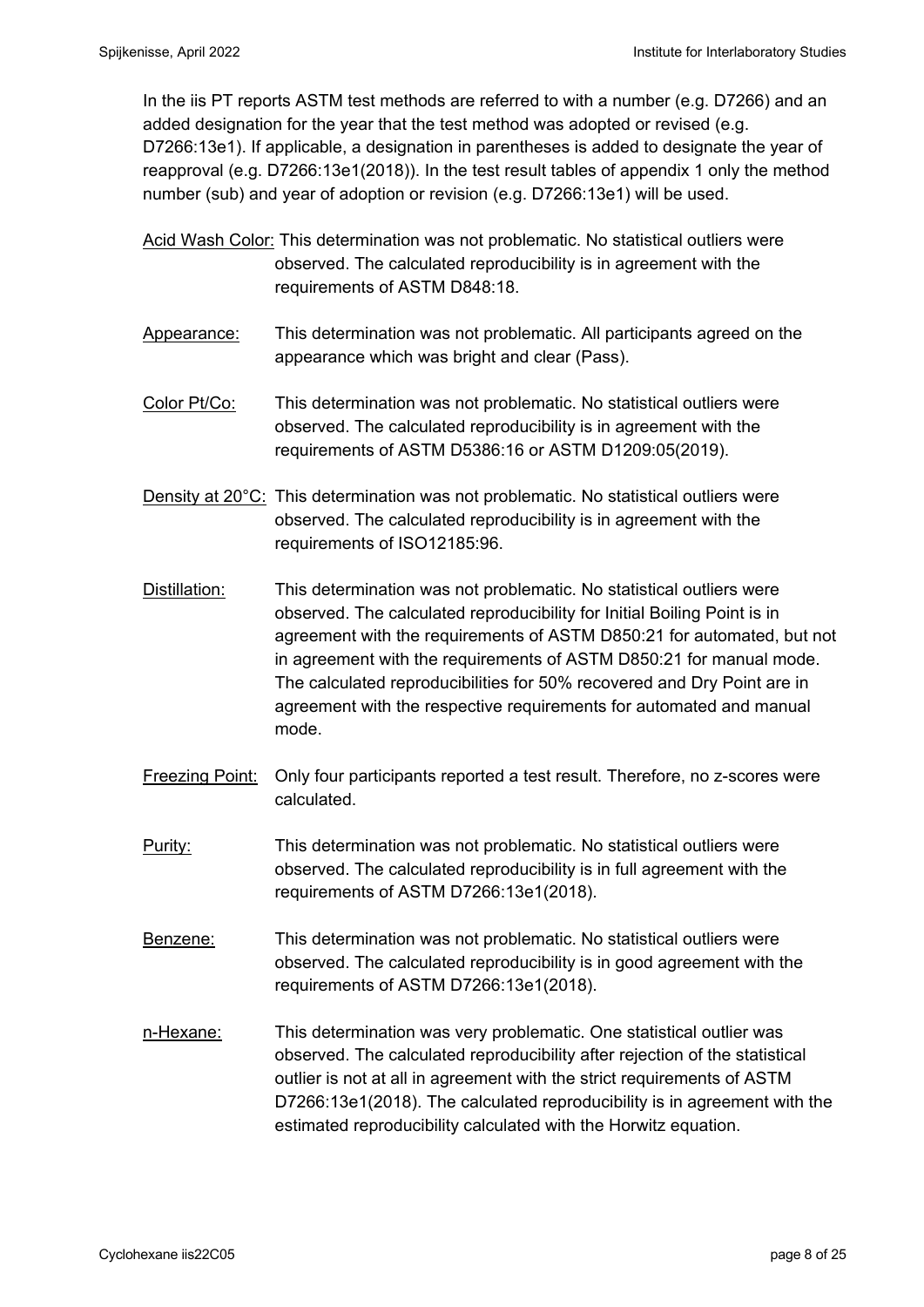- Methylcyclohexane: This determination was not problematic. One statistical outlier was observed. The calculated reproducibility after rejection of the statistical outlier is in full agreement with the requirements of ASTM D7266:13e1(2018).
- Methylcyclopentane: This determination was not problematic. One statistical outlier was observed. The calculated reproducibility after rejection of the statistical outlier is in agreement with the requirements of ASTM D7266:13e1(2018).
- Refractive Index: This determination was not problematic. One statistical outlier was observed. The calculated reproducibility after rejection of the statistical outlier is in agreement with the requirements of ASTM D1218:21.
- Sulfur: This determination may not be problematic. All reporting participants agreed on a concentration lower than 1 mg/kg. Therefore, no z-scores were calculated.

#### **4.2 PERFORMANCE EVALUATION FOR THE GROUP OF LABORATORIES**

A comparison has been made between the reproducibility as declared by the reference test method and the reproducibility as found for the group of participating laboratories. The number of significant test results, the average, the calculated reproducibility (2.8 \* standard deviation) and the target reproducibility derived from literature reference test methods (in casu ASTM test methods) are presented in the next table.

| Parameter                   | unit         | n              | average    | $2.8 * sd$ | R(lit) |
|-----------------------------|--------------|----------------|------------|------------|--------|
| Acid Wash Color             |              | 7              | 0.6        | 0.7        | 2.0    |
| Appearance                  |              | 9              | Pass (B&C) | n.a.       | n.a.   |
| Color Pt/Co                 |              | 8              | 2.1        | 2.7        | 4.9    |
| Density at 20°C             | kg/L         | 9              | 0.7786     | 0.0002     | 0.0005 |
| Distillation, IBP           | $^{\circ}C$  | $\overline{7}$ | 80.4       | 0.5        | 0.6    |
| Distillation, 50% recovered | $^{\circ}$ C | $\overline{7}$ | 80.7       | 0.1        | 0.2    |
| Distillation, Dry Point     | $^{\circ}C$  | $\overline{7}$ | 80.8       | 0.3        | 0.5    |
| <b>Freezing Point</b>       | $^{\circ}C$  | 3              | 6.4        | 0.4        | n.e.   |
| Purity                      | %M/M         | 10             | 99.959     | 0.021      | 0.022  |
| Benzene                     | mg/kg        | 10             | 28         | 10         | 25     |
| n-Hexane                    | mg/kg        | 7              | 133        | 18         | 6      |
| Methylcyclohexane           | mg/kg        | 9              | 183        | 65         | 62     |
| Methylcyclopentane          | mg/kg        | 6              | 4          | 1          | 4      |
| Refractive Index at 20°C    |              | 6              | 1.4263     | 0.0002     | 0.0005 |
| Sulfur                      | mg/kg        | 8              | $<$ 1      | n.e.       | n.e.   |

Table 3: reproducibilities of tests on sample #22022

Without further statistical calculations it can be concluded that for almost all of the tests there is a good compliance of the group of participating laboratories with the reference test methods. The tests have been discussed in paragraph 4.1.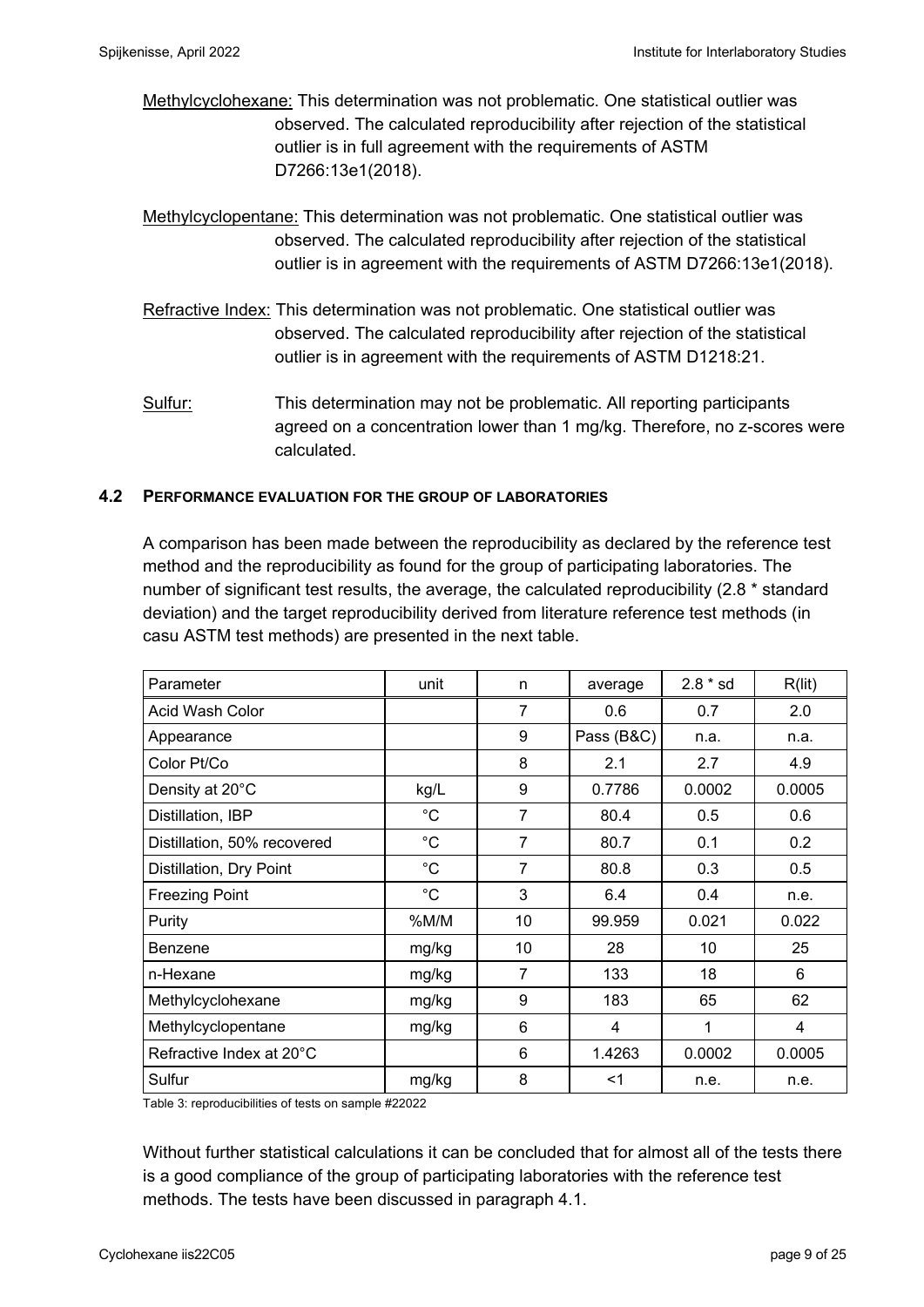#### **4.3 COMPARISON OF THE PROFICIENCY TEST OF FEBRUARY 2022 WITH PREVIOUS PTS**

|                                    | February<br>2022 | February<br>2021 | February<br>2020 | February<br>2019 | March<br>2018 |
|------------------------------------|------------------|------------------|------------------|------------------|---------------|
| Number of reporting laboratories   | 10               | 11               | 9                | 10               | 10            |
| Number of test results             | 104              | 111              | 88               | 104              | 120           |
| Number of statistical outliers     |                  |                  | 5                |                  | 10            |
| Percentage of statistical outliers | 3.8%             | 1.8%             | 5.7%             | 1.9%             | 8.3%          |

Table 4: comparison with previous proficiency tests

In proficiency tests, outlier percentages of 3% - 7.5% are quite normal.

The performance of the determinations of the proficiency test was compared against the requirements of the reference test methods. The conclusions are given the following table.

| Parameter                | February<br>2022 | February<br>2021         | February<br>2020 | February<br>2019 | March<br>2018   |
|--------------------------|------------------|--------------------------|------------------|------------------|-----------------|
| Acid Wash Color          | $++$             | $++$                     | n.e.             | $++$             | $++$            |
| Color Pt/Co              | $\ddot{}$        | $^{++}$                  | $++$             | $+$              | $+$             |
| Density at 20°C          | $++$             | $\ddot{}$                | $+$              |                  | $++$            |
| <b>Distillation</b>      | $\ddot{}$        | $\ddot{}$<br>+           |                  | $++$             | $^{\mathrm{+}}$ |
| <b>Freezing Point</b>    | n.e.             | n.e.                     | n.e.             | n.e.             | n.e.            |
| Purity                   | $+/-$            | $\ddot{}$                | $\ddot{}$        | $++$             | $+$             |
| <b>Benzene</b>           | $++$             | $^{++}$                  | $++$             | $++$             | $++$            |
| n-Hexane                 | --               | $\overline{\phantom{a}}$ | n.e.             |                  |                 |
| Methylcyclohexane        | $+/-$            | $++$                     | $\ddot{}$        | $++$             | $\ddot{}$       |
| Methylcyclopentane       | $++$             | $\ddot{}$                | $++$             | $++$             |                 |
| Refractive Index at 20°C | $++$             | $\ddot{}$                | $++$             | -                | $\ddot{}$       |
| Sulfur                   | n.e.             | n.e.                     | n.e.             | n.e.             | n.e.            |

Table 5: comparison determinations against the reference test methods

In the table above the following performance categories were used:

- ++ : group performed much better than the reference test method
- + : group performed better than the reference test method
- +/- : group performance equals the reference test method
- : group performed worse than the reference test method
- -- : group performed much worse than the reference test method
- n.e. : not evaluated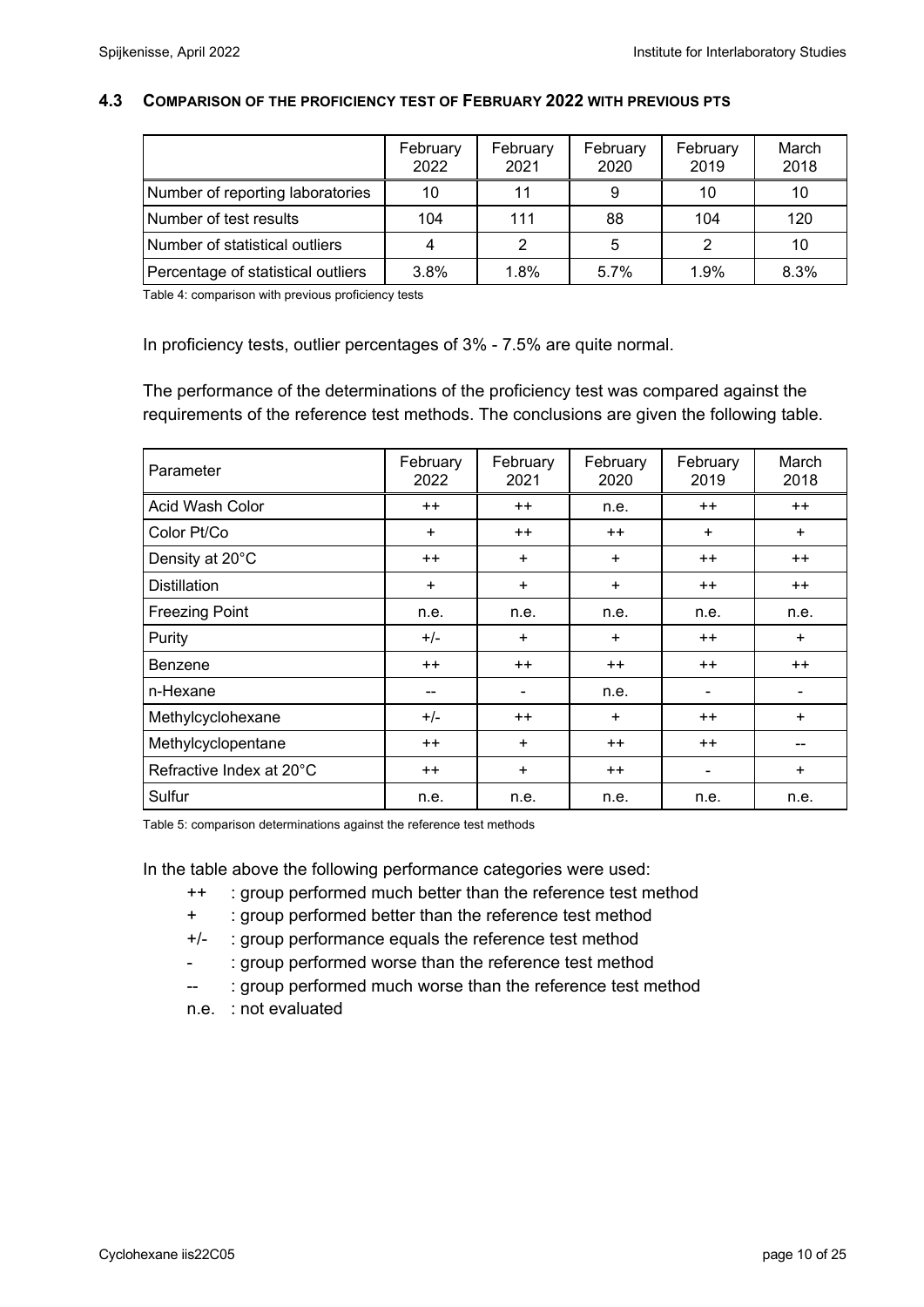#### **APPENDIX 1**

#### Determination of Acid Wash Color on sample #22022

|      |                  | <b>Reported test</b> | iis           |                 |         |
|------|------------------|----------------------|---------------|-----------------|---------|
| lab  | method           | value                | conversion *) | mark<br>z(targ) | remarks |
| 171  | D848             | $1 -$                | 0.75          | 0.20            |         |
| 315  | D848             | $0+$                 | 0.25          | $-0.50$         |         |
| 323  | D848             | $1 -$                | 0.75          | 0.20            |         |
| 396  |                  | -----                | -----         | -----           |         |
| 657  | D848             | $0+$                 | 0.25          | $-0.50$         |         |
| 847  |                  | -----                | -----         | -----           |         |
| 859  |                  | -----                | -----         | ------          |         |
| 963  | D848             | $1 -$                | 0.75          | 0.20            |         |
| 1081 |                  | -----                | -----         | -----           |         |
| 1135 | D848             | $1 -$                | 0.75          | 0.20            |         |
| 1264 |                  | -----                | -----         | -----           |         |
| 1530 | D848             | <1                   | 0.75          | 0.20            |         |
| 6315 |                  | -----                | -----         | -----           |         |
|      | normality        |                      | unknown       |                 |         |
|      | n                |                      | 7             |                 |         |
|      | outliers         |                      | 0             |                 |         |
|      | mean $(n)$       |                      | 0.607         |                 |         |
|      | st.dev. $(n)$    |                      | 0.2440        |                 |         |
|      | R(calc.)         |                      | 0.683         |                 |         |
|      | st.dev.(D848:18) |                      | 0.7074        |                 |         |
|      | R(D848:18)       |                      | 1.981         |                 |         |

\*) In the calculation of the mean, standard deviation, reproducibility and in the graphs, a reported value of 'y-', '-y' or '<y' is changed into y-0.25 (for example 1- into 0.75) and 'y+' is changed into y+0.25 (for example 0+ into 0.25).

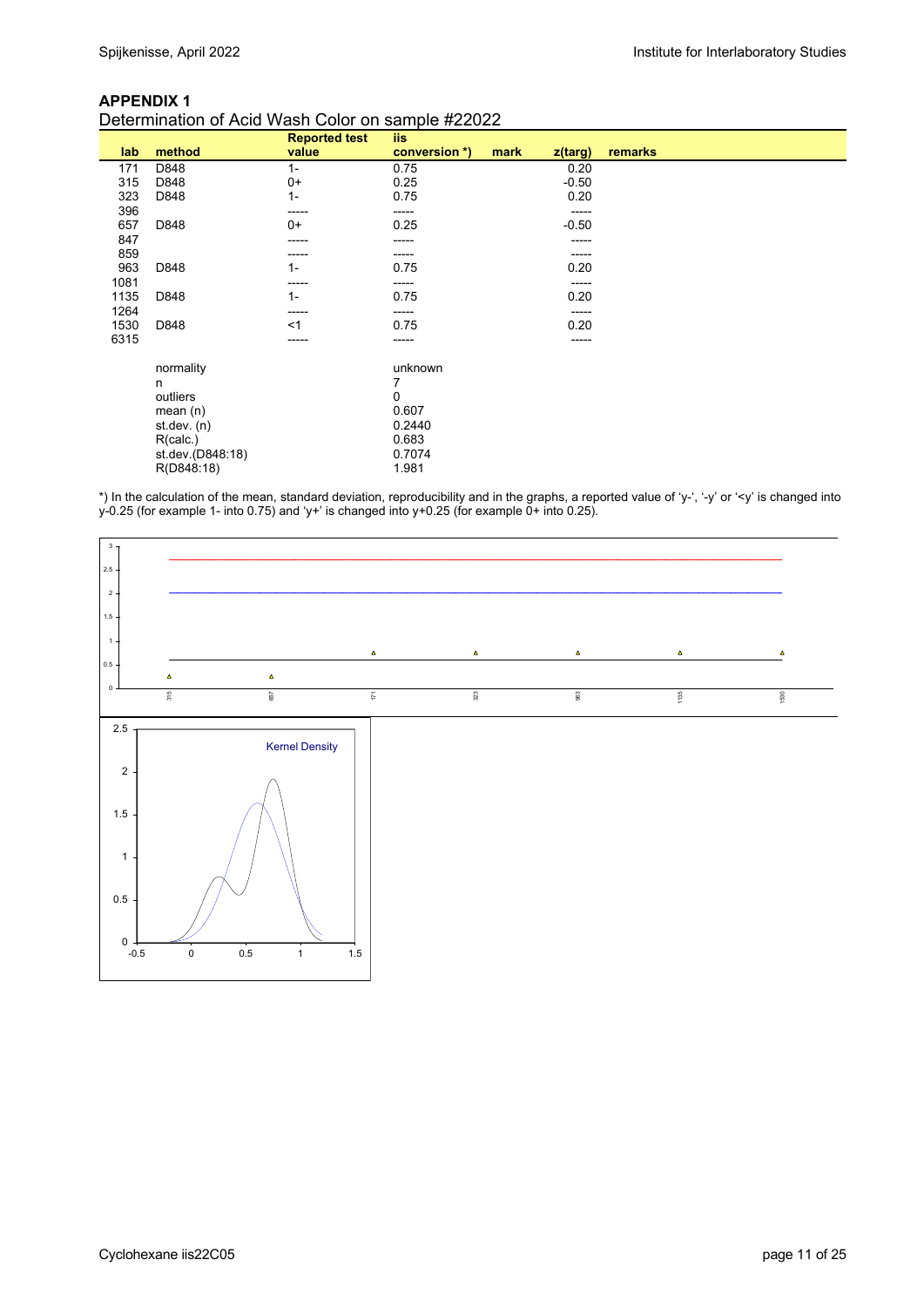## Determination of Appearance on sample #22022

| lab  | method     | value                             | mark | z(targ) | remarks |
|------|------------|-----------------------------------|------|---------|---------|
| 171  | E2680      | Pass                              |      | -----   |         |
| 315  | E2680      | pass                              |      | -----   |         |
| 323  | Visual     | C&B                               |      | -----   |         |
| 396  | Visual     | Clear & Bright                    |      | ------  |         |
| 657  | Visual     | Clear & free from suspended solid |      | ------  |         |
| 847  |            | -----                             |      | -----   |         |
| 859  |            | -----                             |      | -----   |         |
| 963  | Visual     | Clear                             |      | -----   |         |
| 1081 |            | b/c                               |      | -----   |         |
| 1135 | D4176      | <b>CFSM</b>                       |      | -----   |         |
| 1264 |            | -----                             |      | -----   |         |
| 1530 | Visual     | c&b                               |      | -----   |         |
| 6315 |            | -----                             |      | -----   |         |
|      | n          | 9                                 |      |         |         |
|      | outliers   | 0                                 |      |         |         |
|      | mean $(n)$ | Pass (bright and Clear)           |      |         |         |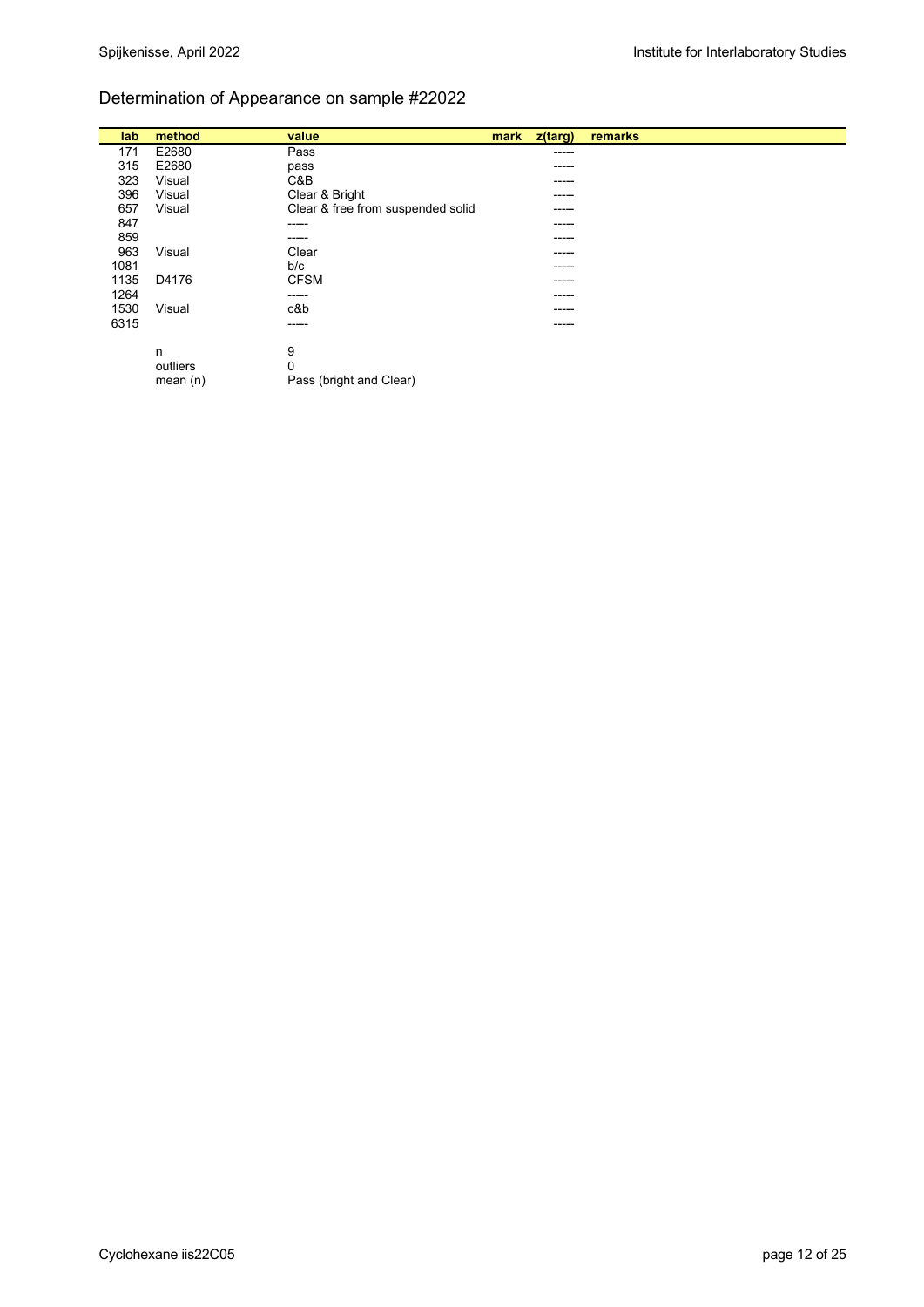## Determination of Color Pt/Co on sample #22022

| lab     | method                           | value          | mark | z(targ) | remarks |  |
|---------|----------------------------------|----------------|------|---------|---------|--|
| 171     | D5386                            | 1.9            |      | $-0.11$ |         |  |
| 315     | D5386                            | 3              |      | 0.52    |         |  |
| 323     | D5386                            | 2              |      | $-0.05$ |         |  |
| 396     | D1209                            | $<$ 5          |      | ------  |         |  |
| 657     | D5386                            | 2.83           |      | 0.42    |         |  |
| 847     |                                  | -----          |      | -----   |         |  |
| 859     |                                  | -----          |      | -----   |         |  |
| 963     | D5386                            | 2              |      | $-0.05$ |         |  |
| 1081    | D5386                            | 3              |      | 0.52    |         |  |
| 1135    | D5386                            | 0              |      | $-1.19$ |         |  |
| 1264    |                                  | -----          |      | -----   |         |  |
| 1530    | D1209                            | $3$            |      | -----   |         |  |
| 6315    | ISO6271                          | $\overline{2}$ |      | $-0.05$ |         |  |
|         |                                  |                |      |         |         |  |
|         | normality                        | unknown        |      |         |         |  |
|         | n<br>outliers                    | 8<br>0         |      |         |         |  |
|         |                                  | 2.09           |      |         |         |  |
|         | mean $(n)$                       | 0.973          |      |         |         |  |
|         | st.dev. $(n)$                    | 2.73           |      |         |         |  |
|         | R(calc.)                         | 1.758          |      |         |         |  |
|         | st.dev.(D5386:16)<br>R(D5386:16) | 4.92           |      |         |         |  |
| Compare |                                  |                |      |         |         |  |
|         | D/D1200.05                       | $\overline{ }$ |      |         |         |  |

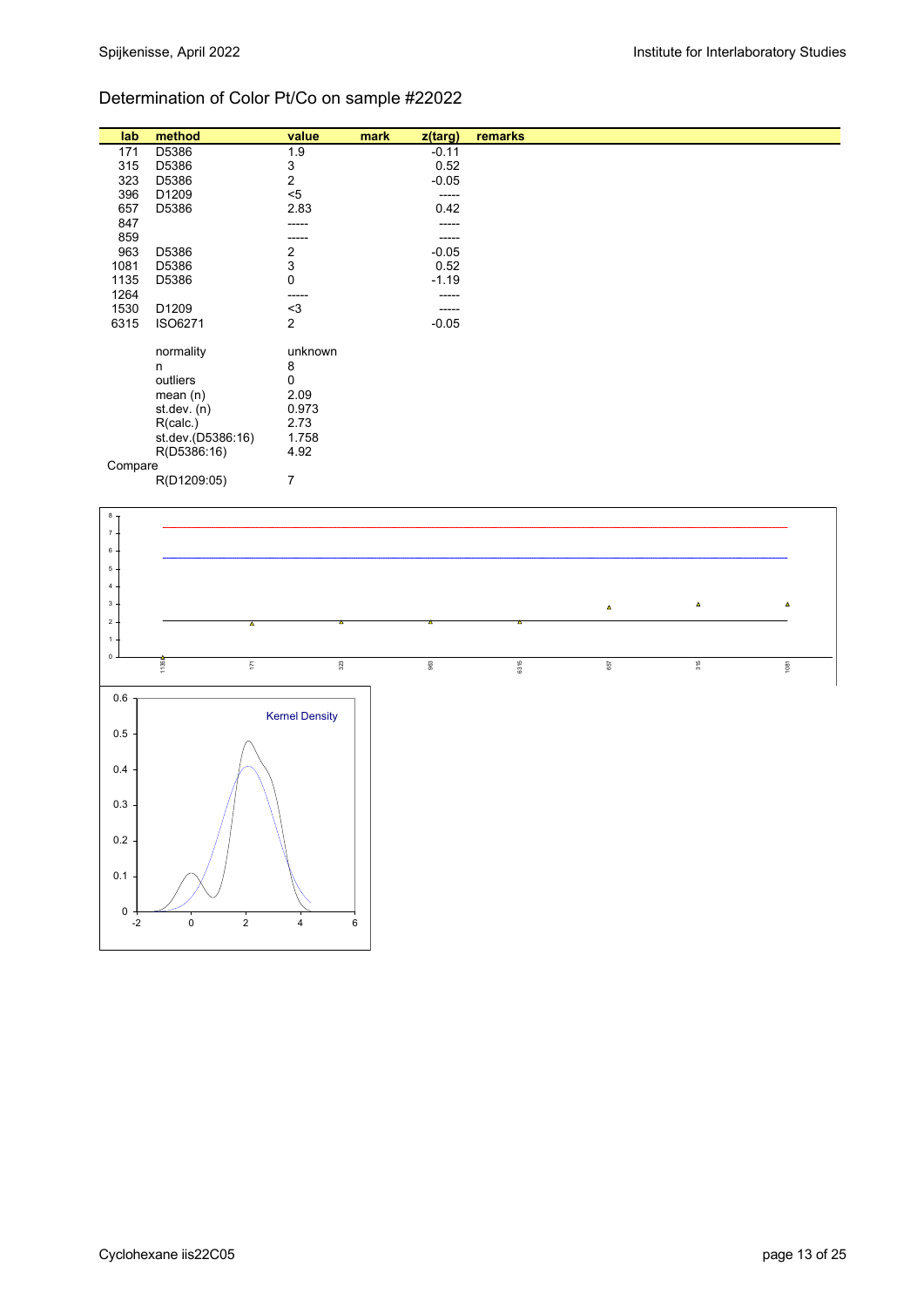# Determination of Density at 20°C on sample #22022; results in kg/L

| lab  | method               | value       | mark | z(targ) | remarks |
|------|----------------------|-------------|------|---------|---------|
| 171  | D4052                | 0.77855     |      | $-0.19$ |         |
| 315  | D4052                | 0.7785      |      | $-0.47$ |         |
| 323  | D4052                | 0.7786      |      | 0.09    |         |
| 396  | D4052                | 0.7787      |      | 0.65    |         |
| 657  | D4052                | 0.7786      |      | 0.09    |         |
| 847  |                      |             |      | -----   |         |
| 859  |                      |             |      | -----   |         |
| 963  | ISO12185             | 0.7786      |      | 0.09    |         |
| 1081 |                      | -----       |      | -----   |         |
| 1135 | ISO12185             | 0.7786      |      | 0.09    |         |
| 1264 |                      | -----       |      | -----   |         |
| 1530 | ISO12185             | 0.77850     |      | $-0.47$ |         |
| 6315 | ISO12185             | 0.7786      |      | 0.09    |         |
|      |                      |             |      |         |         |
|      | normality            | OK          |      |         |         |
|      | n                    | 9           |      |         |         |
|      | outliers             | $\mathbf 0$ |      |         |         |
|      | mean $(n)$           | 0.77858     |      |         |         |
|      | st.dev. $(n)$        | 0.000061    |      |         |         |
|      | R(calc.)             | 0.00017     |      |         |         |
|      | st.dev.(ISO12185:96) | 0.000179    |      |         |         |
|      | R(ISO12185:96)       | 0.0005      |      |         |         |

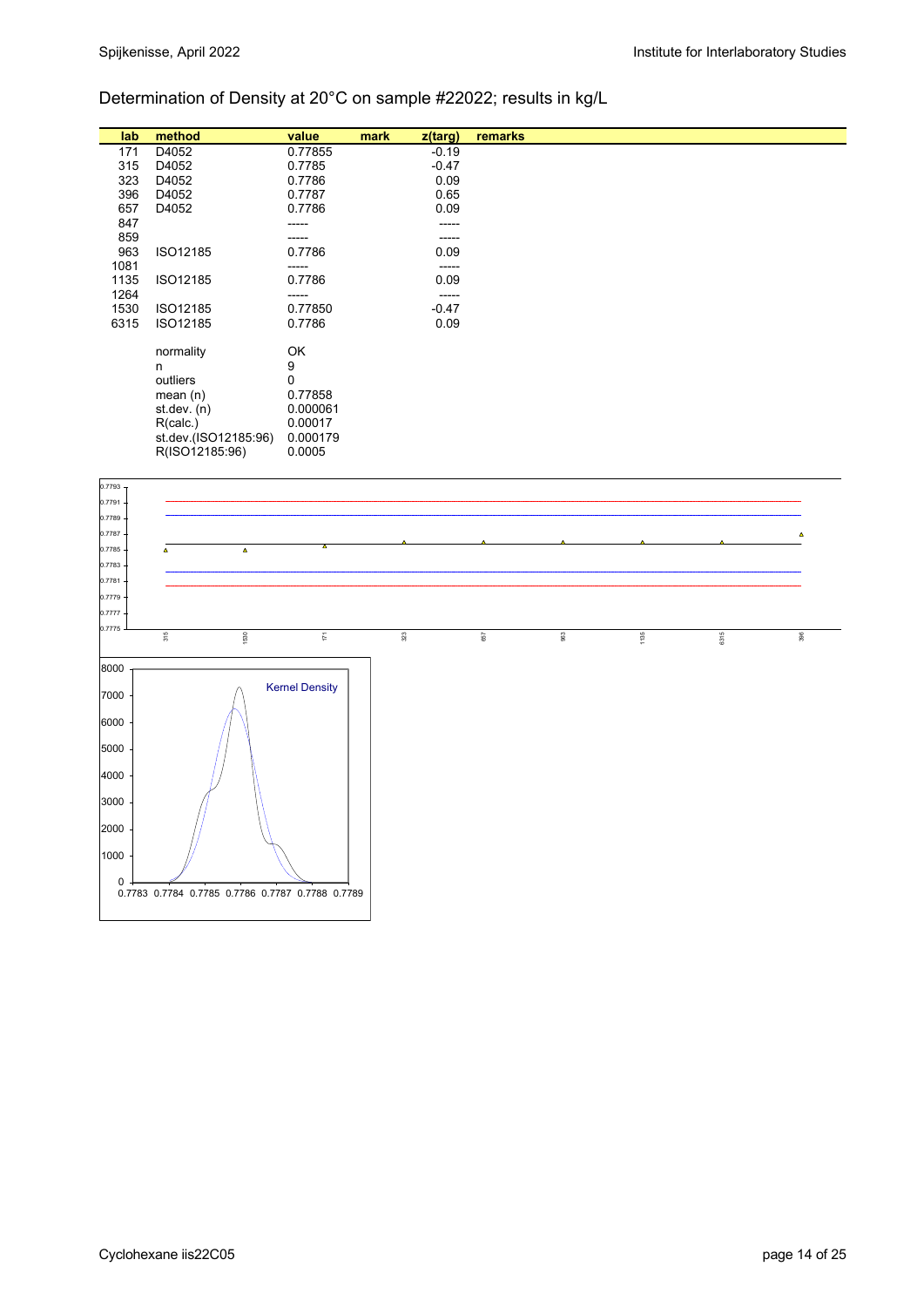# Determination of Distillation on sample #22022; results in °C

| Lab     | method             | <b>IBP</b> | mark | z(targ) | 50%      | mark | z(targ) | <b>DP</b> | mark z(targ) |         | range | mark |
|---------|--------------------|------------|------|---------|----------|------|---------|-----------|--------------|---------|-------|------|
| 171     | D850-automated     | 80.5       |      | 0.55    | 80.6     |      | $-1.38$ | 80.7      |              | -0.44   | 0.2   |      |
| 315     | D <sub>1078</sub>  | 80.5       |      | 0.55    | 80.7     |      | 0.41    | 80.8      |              | 0.18    | 0.3   |      |
| 323     | D850-automated     | 80.5       |      | 0.55    | 80.7     |      | 0.41    | 81.0      |              | 1.40    | 0.5   |      |
| 396     |                    |            |      | -----   |          |      |         |           |              | -----   |       |      |
| 657     | D850-automated     | 80.3       |      | -0.41   | 80.7     |      | 0.41    | 80.8      |              | 0.18    | 0.5   |      |
| 847     |                    |            |      |         |          |      |         |           |              |         |       |      |
| 859     |                    |            |      | -----   |          |      |         |           |              | -----   |       |      |
| 963     | D850-automated     | 80.2       |      | $-0.89$ | 80.64    |      | $-0.67$ | 80.7      |              | -0.44   | 0.5   |      |
| 1081    |                    | -----      |      | -----   | -----    |      | -----   |           |              |         |       |      |
| 1135    | D850-automated     | 80.1       |      | $-1.38$ | 80.7     |      | 0.41    | 80.7      |              | $-0.44$ | 0.6   |      |
| 1264    |                    |            |      | ----    |          |      | ----    |           |              |         |       |      |
| 1530    |                    |            |      | ----    |          |      | ----    |           |              |         |       |      |
| 6315    | D850-automated     | 80.6       |      | 1.03    | 80.7     |      | 0.41    | 80.7      |              | $-0.44$ | 0.1   |      |
|         | normality          | unknown    |      |         | unknown  |      |         | unknown   |              |         |       |      |
|         |                    |            |      |         | 7        |      |         |           |              |         |       |      |
|         | n                  | 7          |      |         | $\Omega$ |      |         | 7         |              |         |       |      |
|         | outliers           | 0          |      |         |          |      |         | 0         |              |         |       |      |
|         | mean $(n)$         | 80.39      |      |         | 80.68    |      |         | 80.77     |              |         |       |      |
|         | st.dev. $(n)$      | 0.186      |      |         | 0.041    |      |         | 0.111     |              |         |       |      |
|         | R(calc.)           | 0.52       |      |         | 0.11     |      |         | 0.31      |              |         |       |      |
|         | st.dev.(D850-A:21) | 0.208      |      |         | 0.056    |      |         | 0.163     |              |         |       |      |
|         | R(D850-A:21)       | 0.58       |      |         | 0.16     |      |         | 0.46      |              |         |       |      |
| Compare |                    |            |      |         |          |      |         |           |              |         |       |      |
|         | R(D850-M:21)       | 0.41       |      |         | 0.65     |      |         | 0.65      |              |         |       |      |





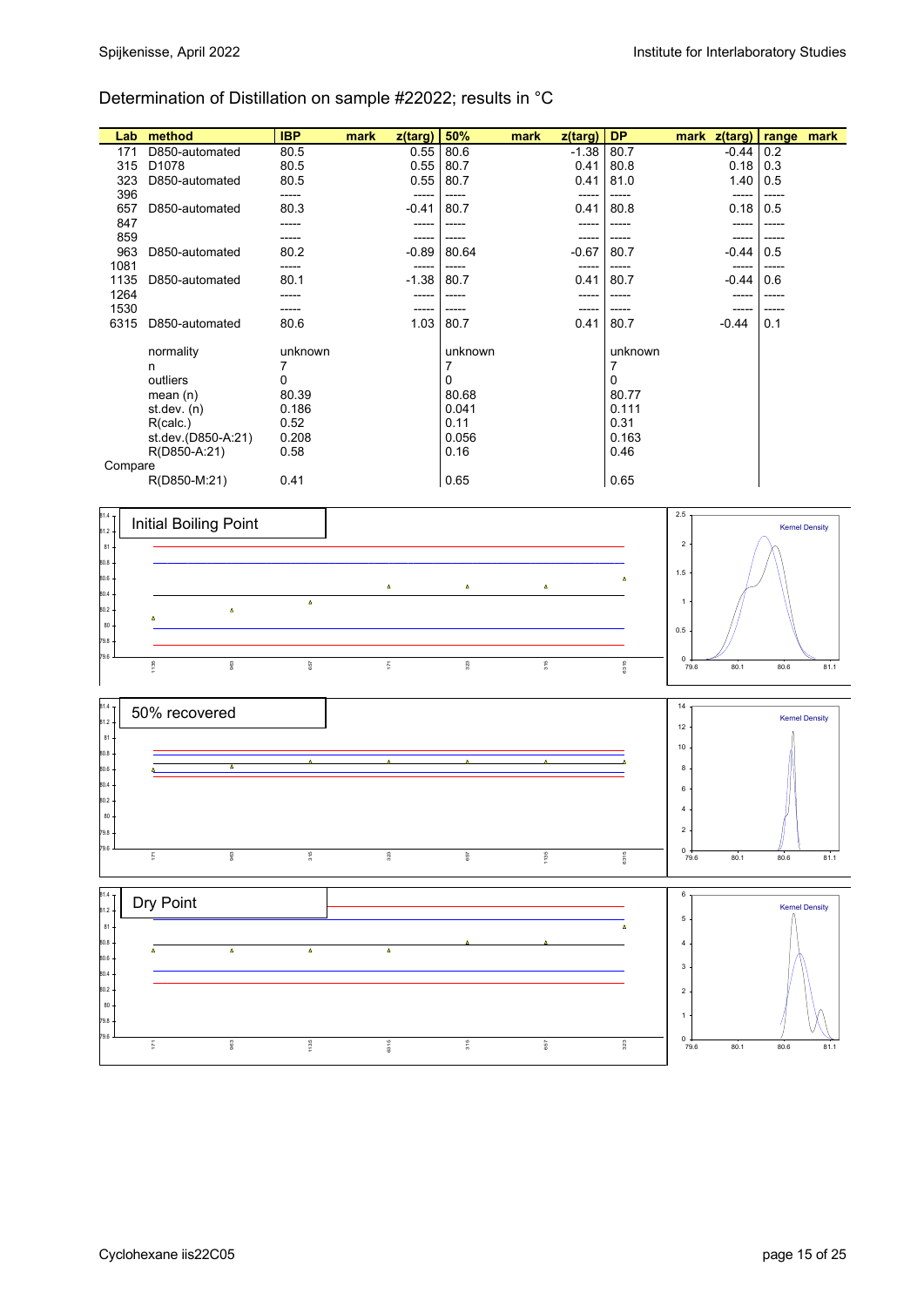## Determination of Freezing Point on sample #22022; results in °C

| lab              | method                  | value         | mark | z(targ) | remarks                                                      |
|------------------|-------------------------|---------------|------|---------|--------------------------------------------------------------|
| 171              | D2386                   | 7.3           | ex   | -----   | ex: test method is not intended for High purity Hydrocarbons |
| 315              |                         | -----         |      |         |                                                              |
| 323              | D1015                   | 6.5           |      |         |                                                              |
| 396              | INH-3230                | $6.2\,$       |      |         |                                                              |
| 657              |                         | -----         |      |         |                                                              |
| 847<br>859       |                         |               |      |         |                                                              |
| 963              |                         |               |      |         |                                                              |
| 1081             |                         | -----         |      |         |                                                              |
| 1135             | D1015                   | 6.43          |      |         |                                                              |
| 1264             |                         |               |      |         |                                                              |
| 1530             |                         |               |      |         |                                                              |
| 6315             |                         |               |      |         |                                                              |
|                  |                         |               |      |         |                                                              |
|                  | normality               | unknown       |      |         |                                                              |
|                  | n                       | 3             |      |         |                                                              |
|                  | outliers                | $0 (+1ex)$    |      |         |                                                              |
|                  | mean(n)                 | 6.38<br>0.157 |      |         |                                                              |
|                  | st.dev. (n)<br>R(calc.) | 0.44          |      |         |                                                              |
|                  | st.dev.(D1015:05)       | (0.0054)      |      |         |                                                              |
|                  | R(D1015:05)             | (0.015)       |      |         |                                                              |
|                  |                         |               |      |         |                                                              |
| 7.5 <sub>7</sub> |                         |               |      |         |                                                              |
|                  |                         |               |      |         | $\pmb{\times}$                                               |
| $\overline{7}$   |                         |               |      |         |                                                              |
|                  |                         |               |      |         |                                                              |
| 6.5              |                         |               |      |         | $\Delta$                                                     |
|                  | $\Delta$                |               |      |         |                                                              |
| 6                |                         |               |      |         |                                                              |
|                  |                         |               |      |         |                                                              |
| $5.5 -$          |                         |               |      |         |                                                              |
|                  |                         |               |      |         |                                                              |
| 5                | 396                     |               | 1135 |         | $323\,$<br>$\mathbb{E}$                                      |
|                  |                         |               |      |         |                                                              |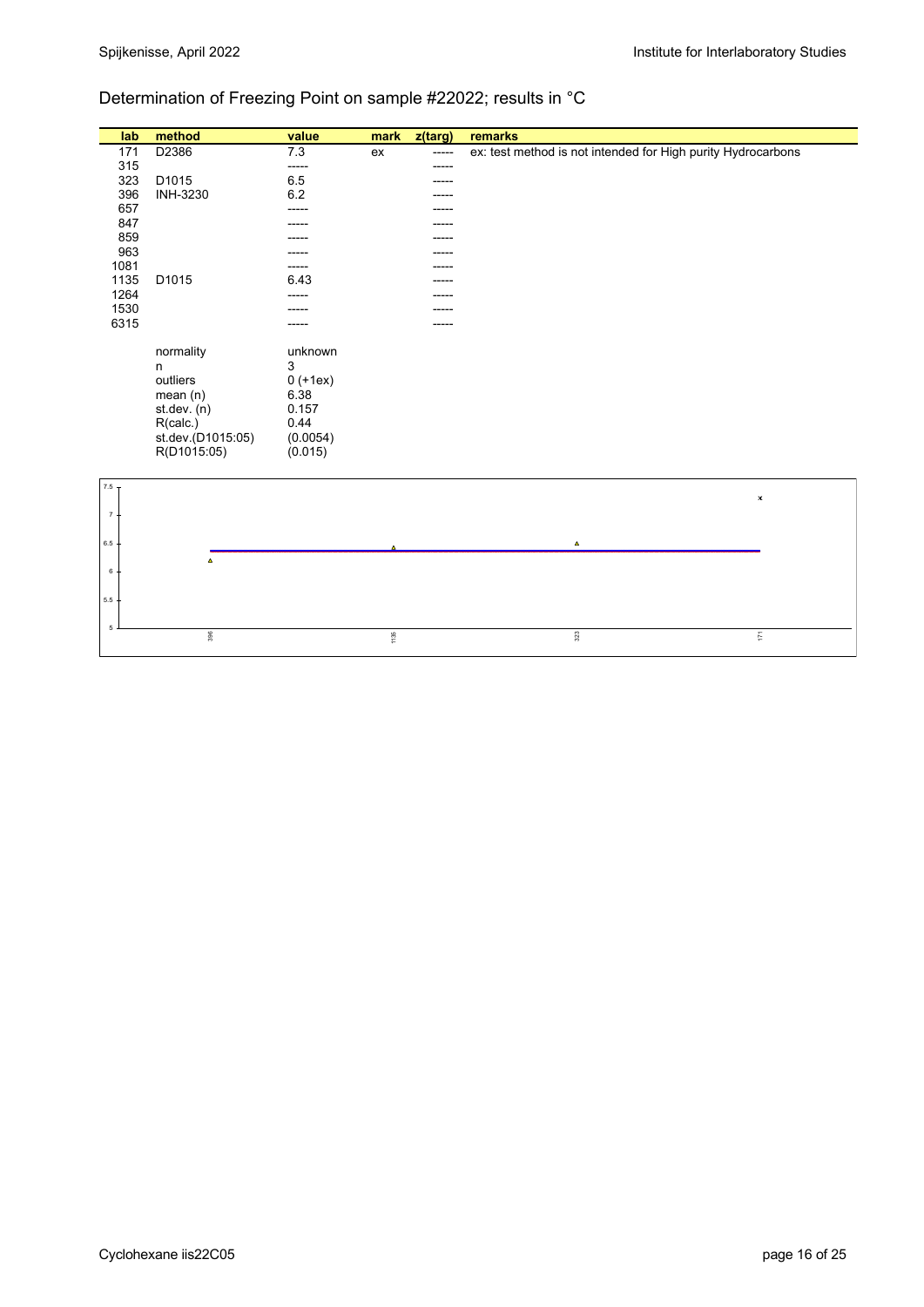# Determination of Purity of Cyclohexane on sample #22022; results in %M/M

| lab   | method                          | value                | mark     | $z$ (targ) | remarks                                                                |
|-------|---------------------------------|----------------------|----------|------------|------------------------------------------------------------------------|
| 171   | D7266                           | 99.96                |          | 0.11       |                                                                        |
| 315   | D3054                           | 99.95                |          | $-1.18$    |                                                                        |
| 323   | D7266                           | 99.96                |          | 0.11       |                                                                        |
| 396   | D7266                           | 99.95                |          | $-1.18$    |                                                                        |
| 657   | D7266                           | 99.9540              |          | $-0.66$    |                                                                        |
| 847   |                                 | -----                |          |            |                                                                        |
| 859   |                                 |                      |          | -----      |                                                                        |
| 963   | D7266                           | 99.965               |          | 0.75       |                                                                        |
| 1081  |                                 | 99.9570              |          | $-0.28$    |                                                                        |
| 1135  | D7266                           | 99.97                | C        | 1.40       | First reported 99.91                                                   |
| 1264  |                                 | -----                |          | -----      |                                                                        |
| 1530  | D7266                           | 99.9702              |          | 1.42       |                                                                        |
| 6315  | D7871                           | 99.9553              |          | $-0.50$    |                                                                        |
|       |                                 |                      |          |            |                                                                        |
|       | normality                       | OK                   |          |            |                                                                        |
|       | n                               | 10                   |          |            |                                                                        |
|       | outliers                        | 0                    |          |            |                                                                        |
|       | mean(n)<br>st.dev. (n)          | 99.95915<br>0.007371 |          |            |                                                                        |
|       |                                 |                      |          |            |                                                                        |
|       | R(calc.)<br>st.dev.(D7266:13e1) | 0.02064<br>0.007767  |          |            |                                                                        |
|       | R(D7266:13e1)                   | 0.02175              |          |            |                                                                        |
|       |                                 |                      |          |            |                                                                        |
| 99.99 |                                 |                      |          |            |                                                                        |
| 99.98 |                                 |                      |          |            |                                                                        |
| 99.97 |                                 |                      |          |            | $\Delta$                                                               |
| 99.96 |                                 |                      | $\Delta$ | Δ          | $\Delta$                                                               |
| 99.95 | $\Delta$<br>A                   | $\pmb{\Delta}$       |          |            |                                                                        |
| 99.94 |                                 |                      |          |            |                                                                        |
| 99.93 |                                 |                      |          |            |                                                                        |
| 99.92 |                                 |                      |          |            |                                                                        |
| 99.91 |                                 |                      |          |            |                                                                        |
| 99.9  | 315<br>396                      | 657                  | 6315     | 1081       | $\overline{\mathbb{C}}$<br>$\mathfrak{A}^3$<br>1135<br>$963\,$<br>1530 |
|       |                                 |                      |          |            |                                                                        |

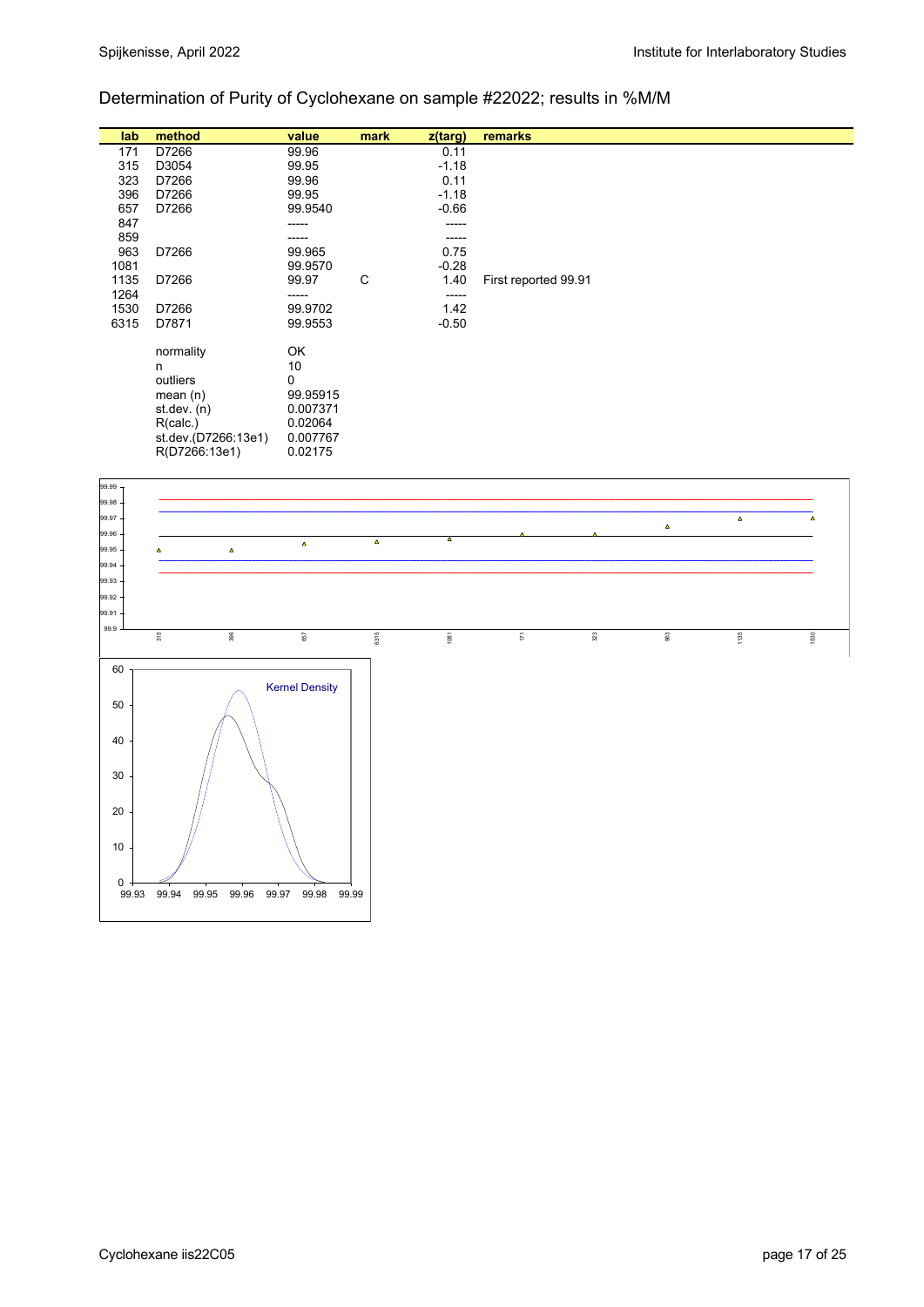# Determination of Benzene on sample #22022 in mg/kg

| lab  | method              | value           | mark | z(targ) | remarks |
|------|---------------------|-----------------|------|---------|---------|
| 171  | D7266               | 24.98           |      | $-0.34$ |         |
| 315  | D3054               | 32              |      | 0.44    |         |
| 323  | D7266               | 33              |      | 0.55    |         |
| 396  | D7266               | 25              |      | $-0.34$ |         |
| 657  | D7266               | 29.2039         |      | 0.13    |         |
| 847  |                     | -----           |      | -----   |         |
| 859  |                     | -----           |      | -----   |         |
| 963  | D7266               | 30              |      | 0.22    |         |
| 1081 |                     | 30.63675        |      | 0.29    |         |
|      |                     |                 |      |         |         |
| 1135 | D7266               | 21              |      | $-0.79$ |         |
| 1264 |                     | -----           |      | -----   |         |
| 1530 | D7266               | 26              |      | $-0.23$ |         |
| 6315 | D7871               | 28.7            |      | 0.07    |         |
|      |                     |                 |      |         |         |
|      | normality           | OK              |      |         |         |
|      | n                   | 10 <sup>°</sup> |      |         |         |
|      | outliers            | 0               |      |         |         |
|      | mean $(n)$          | 28.052          |      |         |         |
|      | st.dev. $(n)$       | 3.7266          |      |         |         |
|      |                     |                 |      |         |         |
|      | R(calc.)            | 10.434          |      |         |         |
|      | st.dev.(D7266:13e1) | 8.9527          |      |         |         |
|      | R(D7266:13e1)       | 25.068          |      |         |         |

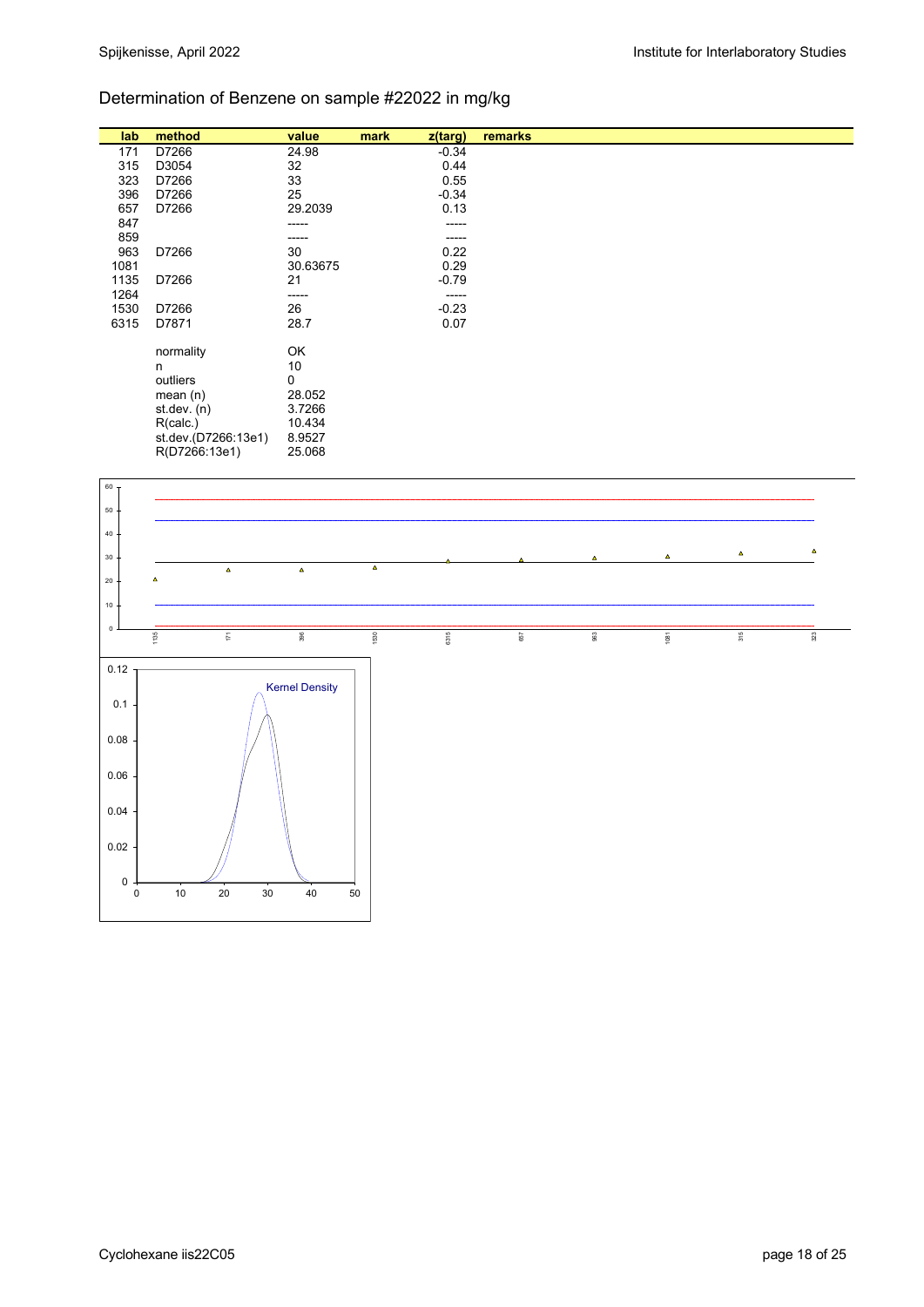# Determination of n-Hexane on sample #22022; results in mg/kg

| method<br>remarks<br>mark<br>lab<br>value<br>z(targ)<br>G(0.05)<br>D7266<br>109.31<br>$-10.07$<br>171<br>1.47<br>315<br>D3054<br>136 |
|--------------------------------------------------------------------------------------------------------------------------------------|
|                                                                                                                                      |
|                                                                                                                                      |
|                                                                                                                                      |
| 323<br>142<br>4.07<br>D7266                                                                                                          |
| 396<br>-----<br>-----                                                                                                                |
| 657<br>D7266<br>136.7332<br>1.79                                                                                                     |
| 847<br>-----                                                                                                                         |
| 859<br>-----<br>-----                                                                                                                |
| 963<br>130<br>$-1.12$<br>D7266                                                                                                       |
| $-2.03$<br>127.90700<br>1081                                                                                                         |
| C<br>1135<br>123<br>$-4.15$<br>D7266<br>First reported 262                                                                           |
| 1264<br>$- - - - -$<br>-----                                                                                                         |
| 1530<br>-----<br>-----                                                                                                               |
| 6315<br>D7871<br>132.5<br>$-0.04$                                                                                                    |
|                                                                                                                                      |
| normality<br>unknown                                                                                                                 |
| 7<br>n                                                                                                                               |
| outliers                                                                                                                             |
| 132.591<br>mean $(n)$                                                                                                                |
| st. dev. (n)<br>6.2976                                                                                                               |
|                                                                                                                                      |
| R(calc.)<br>17.633                                                                                                                   |
| st.dev.(D7266:13e1)<br>2.3126                                                                                                        |
| R(D7266:13e1)<br>6.475                                                                                                               |
| Compare                                                                                                                              |
| 28.466<br>R(Horwitz)                                                                                                                 |

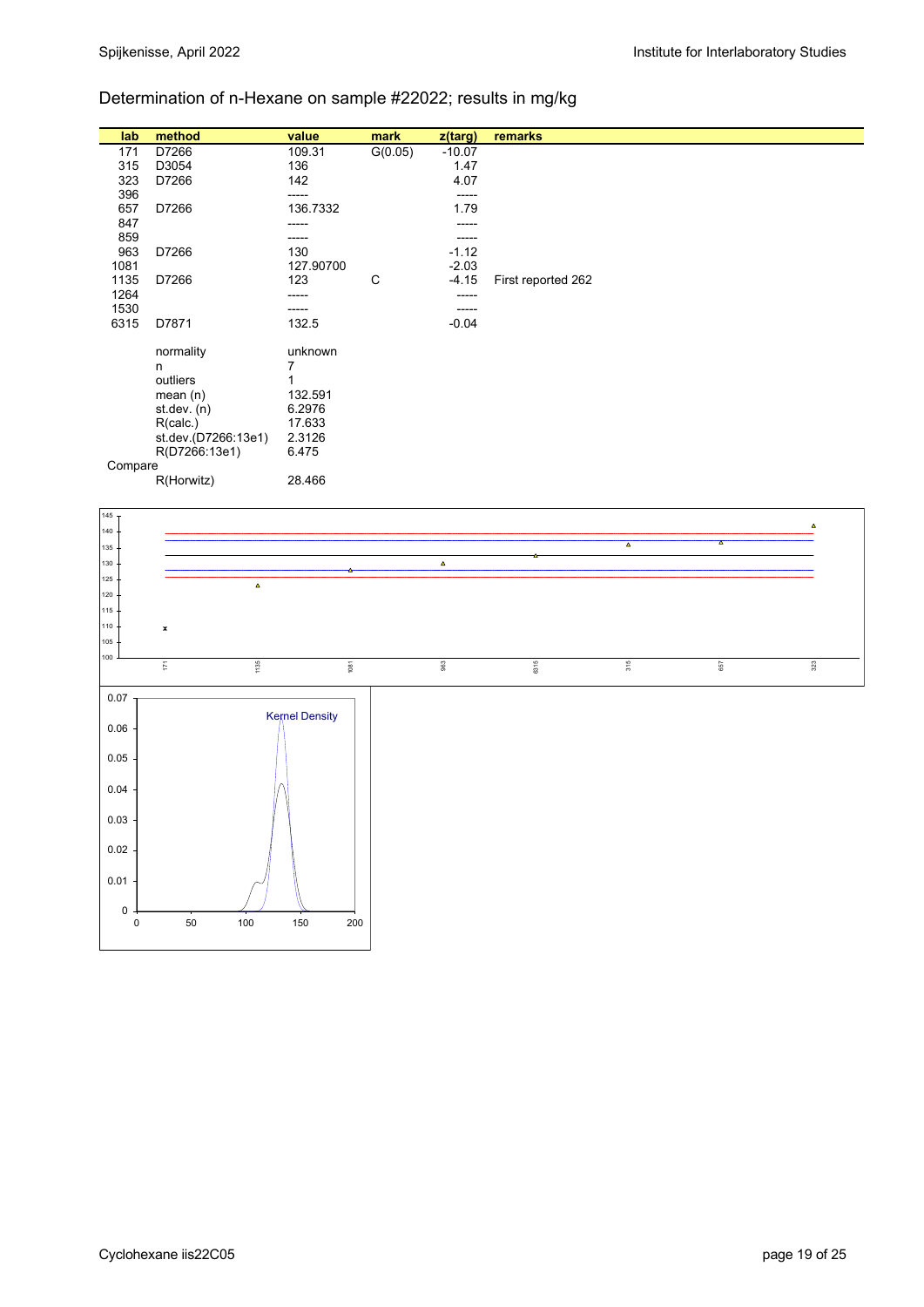# Determination of Methylcyclohexane on sample #22022; results in mg/kg

| lab     | method              | value     | mark    | z(targ) | remarks            |
|---------|---------------------|-----------|---------|---------|--------------------|
| 171     | D7266               | 148.48    |         | $-1.54$ |                    |
| 315     | D3054               | 206       |         | 1.05    |                    |
| 323     | D7266               | 182       |         | $-0.03$ |                    |
| 396     | D7266               | 197       | C       | 0.65    | First reported 297 |
| 657     | D7266               | 197.1706  |         | 0.65    |                    |
| 847     |                     | -----     |         |         |                    |
| 859     |                     | -----     |         |         |                    |
| 963     | D7266               | 185       |         | 0.11    |                    |
| 1081    |                     | 193.84104 |         | 0.50    |                    |
| 1135    | D7266               | 139       | C       | $-1.97$ | First reported 316 |
| 1264    |                     | -----     |         | -----   |                    |
| 1530    | D7266               | 117       | G(0.05) | $-2.96$ |                    |
| 6315    | D7871               | 195.4     |         | 0.57    |                    |
|         |                     |           |         |         |                    |
|         | normality           | OK        |         |         |                    |
|         | n                   | 9         |         |         |                    |
|         | outliers            | 1         |         |         |                    |
|         |                     |           |         |         |                    |
|         | mean $(n)$          | 182.655   |         |         |                    |
|         | st.dev. (n)         | 23.2612   |         |         |                    |
|         | R(calc.)            | 65.131    |         |         |                    |
|         | st.dev.(D7266:13e1) | 22.1931   |         |         |                    |
|         | R(D7266:13e1)       | 62.141    |         |         |                    |
| Compare |                     |           |         |         |                    |
|         | R(Horwirtz)         | 37.368    |         |         |                    |
|         |                     |           |         |         |                    |

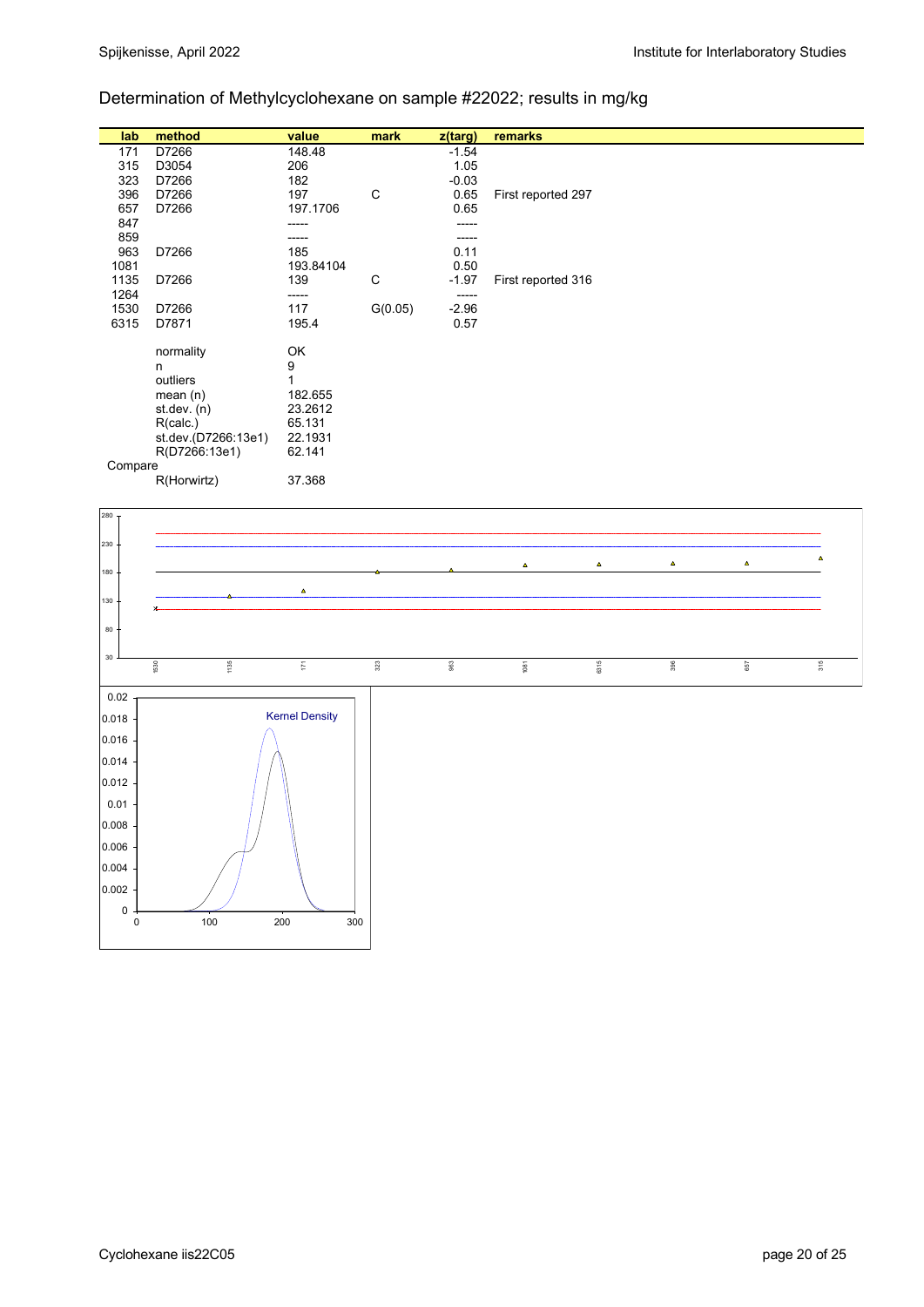# Determination of Methylcyclopentane on sample #22022; results in mg/kg

| lab     | method              | value   | mark    | $z$ (targ) | remarks |  |
|---------|---------------------|---------|---------|------------|---------|--|
| 171     | D7266               | 3.47    |         | $-0.23$    |         |  |
| 315     | D3054               | 4       |         | 0.16       |         |  |
| 323     | D7266               | $5$     |         | ------     |         |  |
| 396     |                     | -----   |         | -----      |         |  |
| 657     | D7266               | 3.9737  |         | 0.14       |         |  |
| 847     |                     | -----   |         | -----      |         |  |
| 859     |                     | -----   |         | -----      |         |  |
| 963     | D7266               | 4       |         | 0.16       |         |  |
| 1081    |                     | 3.55643 |         | $-0.17$    |         |  |
| 1135    | D7266               | $3$     |         | ------     |         |  |
| 1264    |                     | -----   |         | -----      |         |  |
| 1530    | D7266               | 15      | G(0.01) | 8.19       |         |  |
| 6315    | D7871               | 3.7     |         | $-0.06$    |         |  |
|         |                     |         |         |            |         |  |
|         | normality           | unknown |         |            |         |  |
|         | n                   | 6       |         |            |         |  |
|         | outliers            | 1       |         |            |         |  |
|         | mean $(n)$          | 3.783   |         |            |         |  |
|         | st.dev. $(n)$       | 0.2395  |         |            |         |  |
|         |                     |         |         |            |         |  |
|         | R(calc.)            | 0.671   |         |            |         |  |
|         | st.dev.(D7266:13e1) | 1.3689  |         |            |         |  |
|         | R(D7266:13e1)       | 3.833   |         |            |         |  |
| Compare |                     |         |         |            |         |  |
|         | R(Horwitz)          | 1.387   |         |            |         |  |

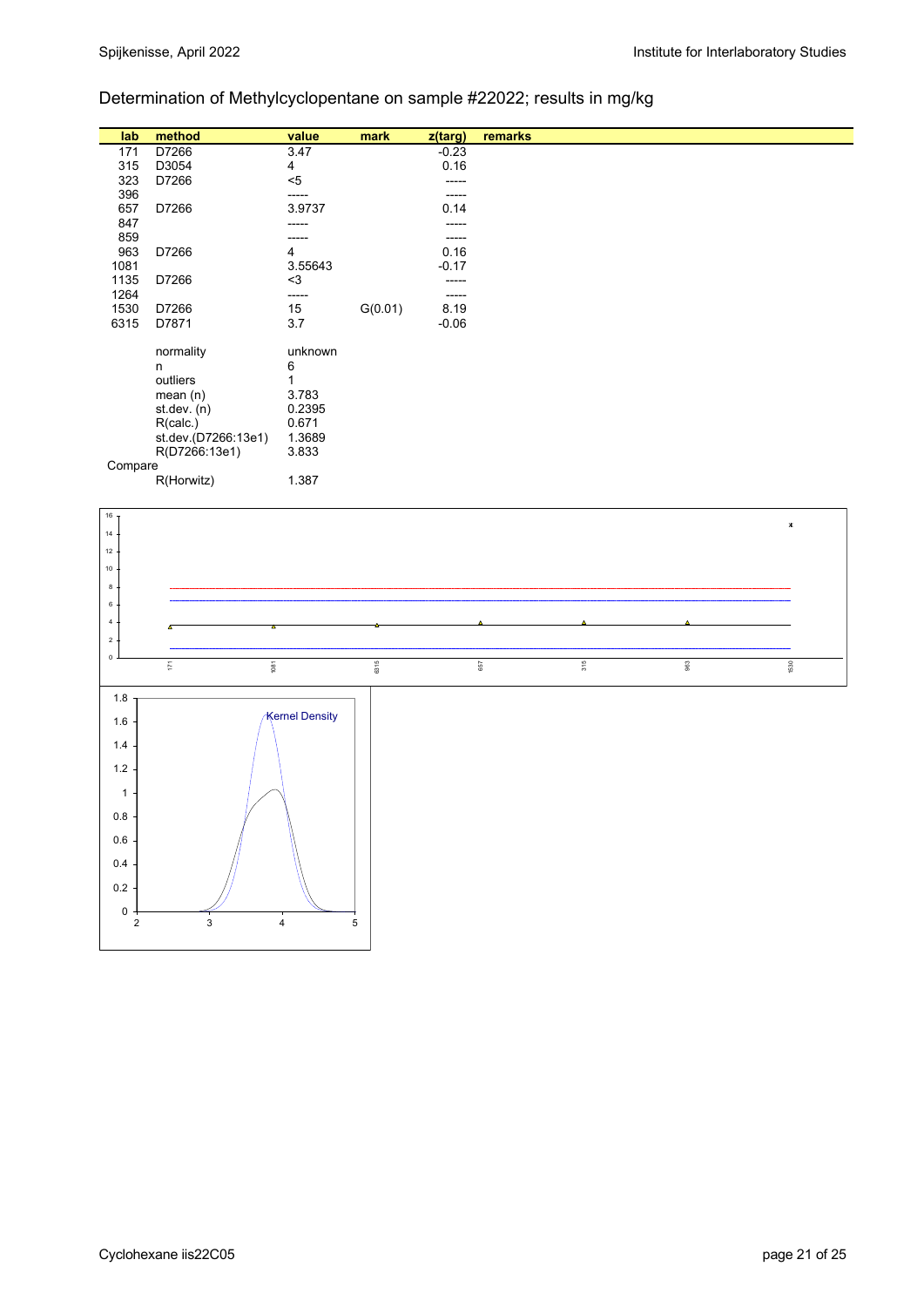## Determination of Refractive Index at 20°C on sample #22022;

| lab  | method            | value    | mark    | z(targ) | remarks |  |
|------|-------------------|----------|---------|---------|---------|--|
| 171  | D1218             | 1.42625  |         | $-0.33$ |         |  |
| 315  | D1218             | 1.4263   |         | $-0.05$ |         |  |
| 323  | D1218             | 1.4263   |         | $-0.05$ |         |  |
| 396  |                   | -----    |         | -----   |         |  |
| 657  | D1218             | 1.42620  |         | $-0.61$ |         |  |
| 847  |                   | -----    |         | -----   |         |  |
| 859  |                   | -----    |         | -----   |         |  |
| 963  | D1218             | 1.4264   |         | 0.51    |         |  |
| 1081 |                   | -----    |         | -----   |         |  |
| 1135 | D1218             | 1.4264   |         | 0.51    |         |  |
| 1264 |                   | -----    |         | -----   |         |  |
| 1530 | D1218             | 1.42680  | G(0.05) | 2.75    |         |  |
| 6315 |                   | -----    |         | -----   |         |  |
|      |                   |          |         |         |         |  |
|      | normality         | unknown  |         |         |         |  |
|      | n                 | 6        |         |         |         |  |
|      | outliers          |          |         |         |         |  |
|      | mean $(n)$        | 1.42631  |         |         |         |  |
|      |                   |          |         |         |         |  |
|      | st.dev. $(n)$     | 0.000080 |         |         |         |  |
|      | R(calc.)          | 0.00022  |         |         |         |  |
|      | st.dev.(D1218:21) | 0.000179 |         |         |         |  |
|      | R(D1218:21)       | 0.0005   |         |         |         |  |
|      |                   |          |         |         |         |  |

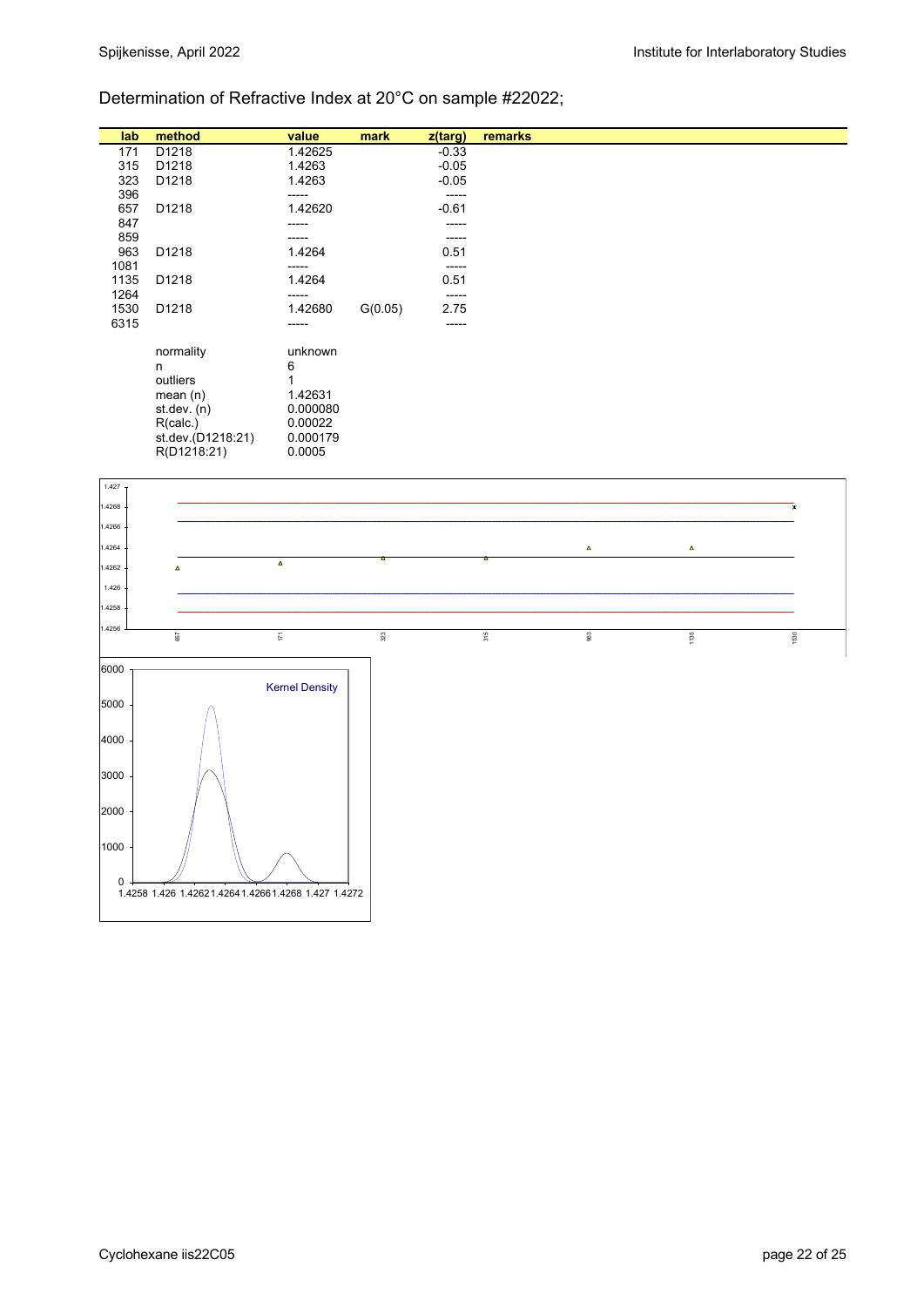# Determination of Sulfur on sample #22022; results in mg/kg

| lab  | method       | value       | mark<br>$z$ (targ) | remarks |
|------|--------------|-------------|--------------------|---------|
| 171  | D5453        | 0.5         | ------             |         |
| 315  | D7183        | < 0.1       | ------             |         |
| 323  | D5453        | ≺1          | $- - - - -$        |         |
| 396  | <b>IP373</b> | $<$ 1       | $- - - - -$        |         |
| 657  | D5453        | 0.198       | $- - - - -$        |         |
| 847  |              | -----       | ------             |         |
| 859  |              | ------      | $- - - - -$        |         |
| 963  | D7183        | < 0.5       | $- - - - -$        |         |
| 1081 | D7183        | 0.00        | ------             |         |
| 1135 | D7183        | < 0.1       | $- - - - -$        |         |
| 1264 |              | -----       | $- - - - -$        |         |
| 1530 |              | ------      | -----              |         |
| 6315 |              | $- - - - -$ | $- - - - -$        |         |
|      |              |             |                    |         |
|      | n            | 8           |                    |         |
|      | mean $(n)$   | <1          |                    |         |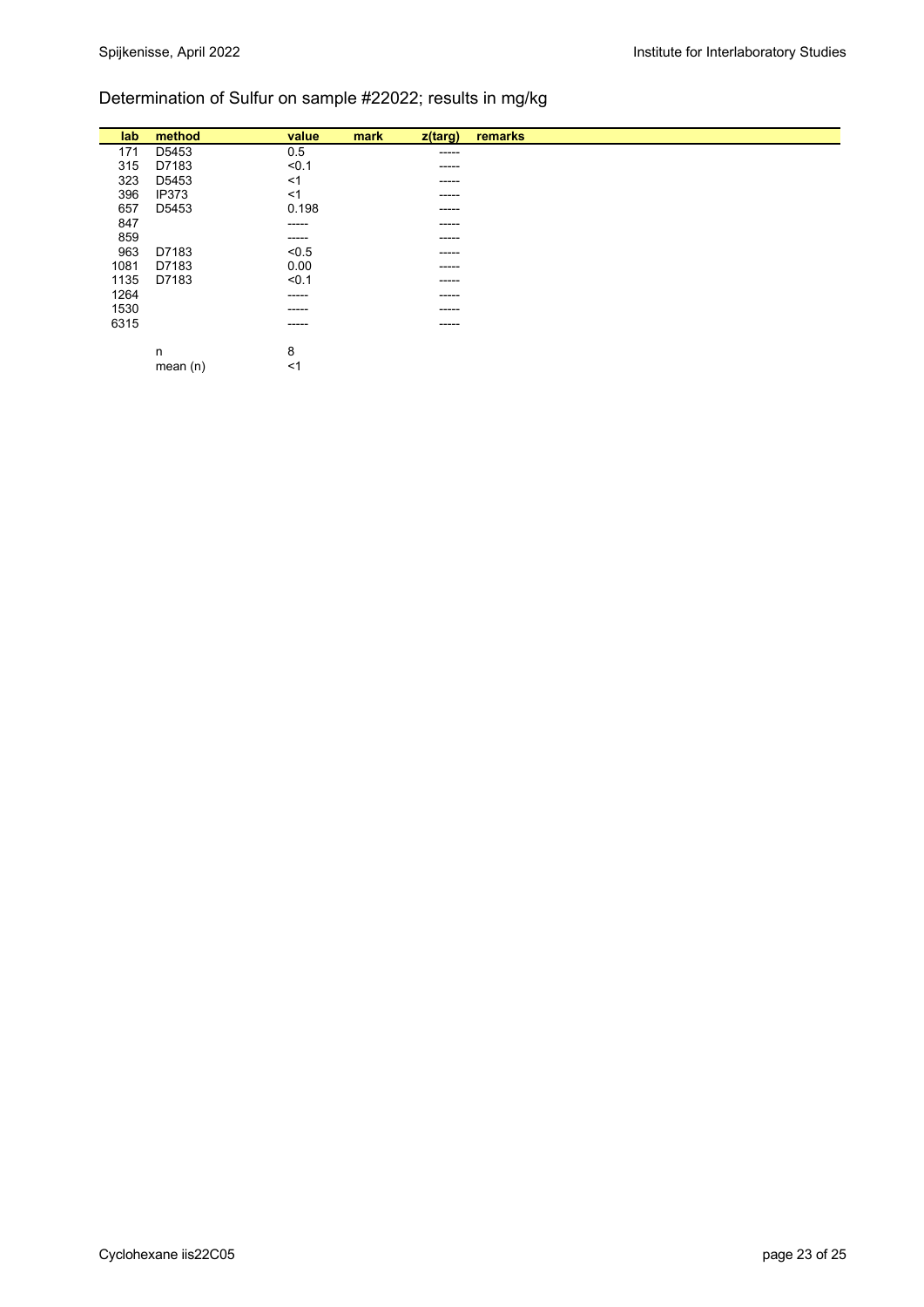#### **APPENDIX 2**

#### **Number of participants per country**

 2 labs in BELGIUM 2 labs in CHINA, People's Republic 2 labs in GERMANY 1 lab in ITALY 2 labs in NETHERLANDS 2 labs in SAUDI ARABIA 1 lab in SINGAPORE 1 lab in UNITED STATES OF AMERICA